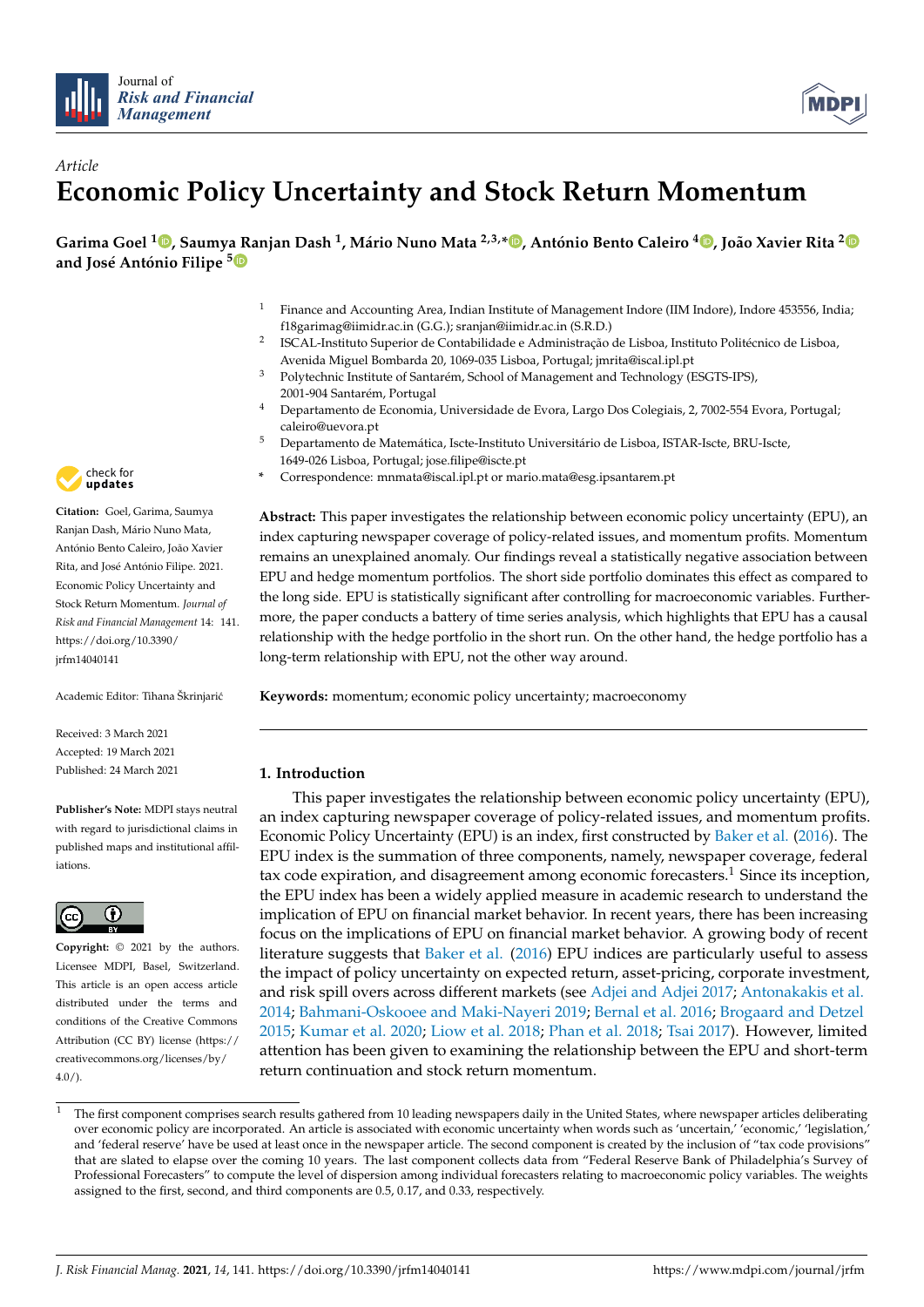This paper aims to enrich the understanding of EPU and stock market relationships by answering whether EPU matters for one of the most widely observed stock market anomaly, i.e., the momentum effect. The seminal paper of Jegadeesh and Titman (1993) highlights a profitable trading strategy based on the momentum effect, i.e., stocks with high returns in the recent past (3–12 months horizon) have higher future returns (winner stocks) than stocks with low past returns (loser stocks) during the same horizon. Hence, over a short or medium-term horizon, a trading strategy based on a long position (buy) on recent winner stocks and a short position (sell) on loser stocks realizes positive returns.

Over the past two decades, a considerable amount of literature has documented the cross-sectional momentum effect across different markets and sample periods (e.g., Chan et al. 1999; Griffin et al. 2003; Fama and Frence 2012; Jegadeesh and Titman 2001, 2011; Rouwenhorst 1999; Zaremba 2019). Since the observed abnormal return through the momentum effect is inconsistent with the central paradigm of the efficient market hypothesis, in the empirical finance literature, the momentum effect is popularly known as the momentum anomaly. Our paper aims to shed more insight into the implications of policy uncertainty on the momentum anomaly.

The reasons for the inclusion of EPU to explain momentum profits are manifold in the academic literature. Baker et al. (2014) depict that policy uncertainty in the United States increased after 1960. Policy uncertainty led to an upsurge in "government spending, taxes, and regulation." In another paper by Baker et al. (2016), they first propose a measure of EPU and found that it has effects at the firm level and macro level. At the firm level, it exacerbates stock price volatility and results in reduced investment spending in sectors such as defense, health care, and infrastructure, among others. At the macro level, it has a domino effect where a diminution in income, output, and employment is registered. The stock price is sensitive to political uncertainty, which led to the existence of equity premiums in countries with weak economic circumstances (Pástor and Veronesi 2013). The asset pricing implication of EPU is explored by Brogaard and Detzel (2015). They prove the positive relation between EPU and three-month abnormal returns and earn a negative risk premium in a Fama–French twenty-five portfolio constructed based on size and momentum returns.

The motivation to study the nexus between EPU and momentum comes from Gu et al. (2021), who study time-series variations in momentum from the lens of EPU. Most importantly, momentum is an anomaly that has not been entirely explained by extant literature<sup>2</sup>. It is first discovered by Jegadeesh and Titman (1993), where relative strength portfolios ranging from 3 to 12 months are constructed to elucidate the existence of momentum returns. Secondly, the interaction between macroeconomic variables and EPU and the need to examine the predictive power of EPU for momentum during high and low EPU periods also intrigue us to expand the contours for applicability of EPU in momentum literature.

The findings of the paper are as follows. First, EPU and hedge portfolios are negatively correlated, which implies that momentum returns are high during the low EPU period and vice versa. EPU is also negatively related to WML (winners minus losers), which corroborates our findings for the hedge portfolio. Second, variability in momentum profits is linked to the business cycle. Hedge portfolio returns have been positive in all three phases of the expansionary period but are only statistically significant during December 1982 and July 1990. Third, alpha coefficients are significant for short and hedge portfolio

<sup>2</sup> For example, Jegadeesh and Titman (2001) using a sample of NASDAQ, NYSE, and AMEX listed stocks from 1990–1998, documented that past winners outperform past losers by approximately 1.39% per month. This is consistent with the results reported in Jegadeesh and Titman (1993), i.e., 1.31% per month. Later, Rouwenhorst (1999) using a sample of 20 emerging markets, found that the average return from the long-short momentum strategy is 0.39% per month. Griffin et al. (2003) reported that the average monthly momentum profit from a winner-minus-loser strategy is 0.59%, 0.77%, 1.63%, and 0.32% for the U.S, Europe, Africa, and Asia, respectively. It is worthwhile to note that the higher returns observed by Jegadeesh and Titman (1993, 2001), Rouwenhorst (1999), and Griffin et al. (2003) do not necessarily imply investor profits due to higher transactions costs (Swinkels 2004; Lesmond et al. 2004). Korajczyk and Sadka (2004) found that when price impact is ignored and transaction costs are proportional costs equal to the effective and quoted spreads, the momentum strategy earns significant profits. Similarly, Lesmond et al. (2004) failed to reject profitability in all momentum strategies, even after considering transaction cost aspects.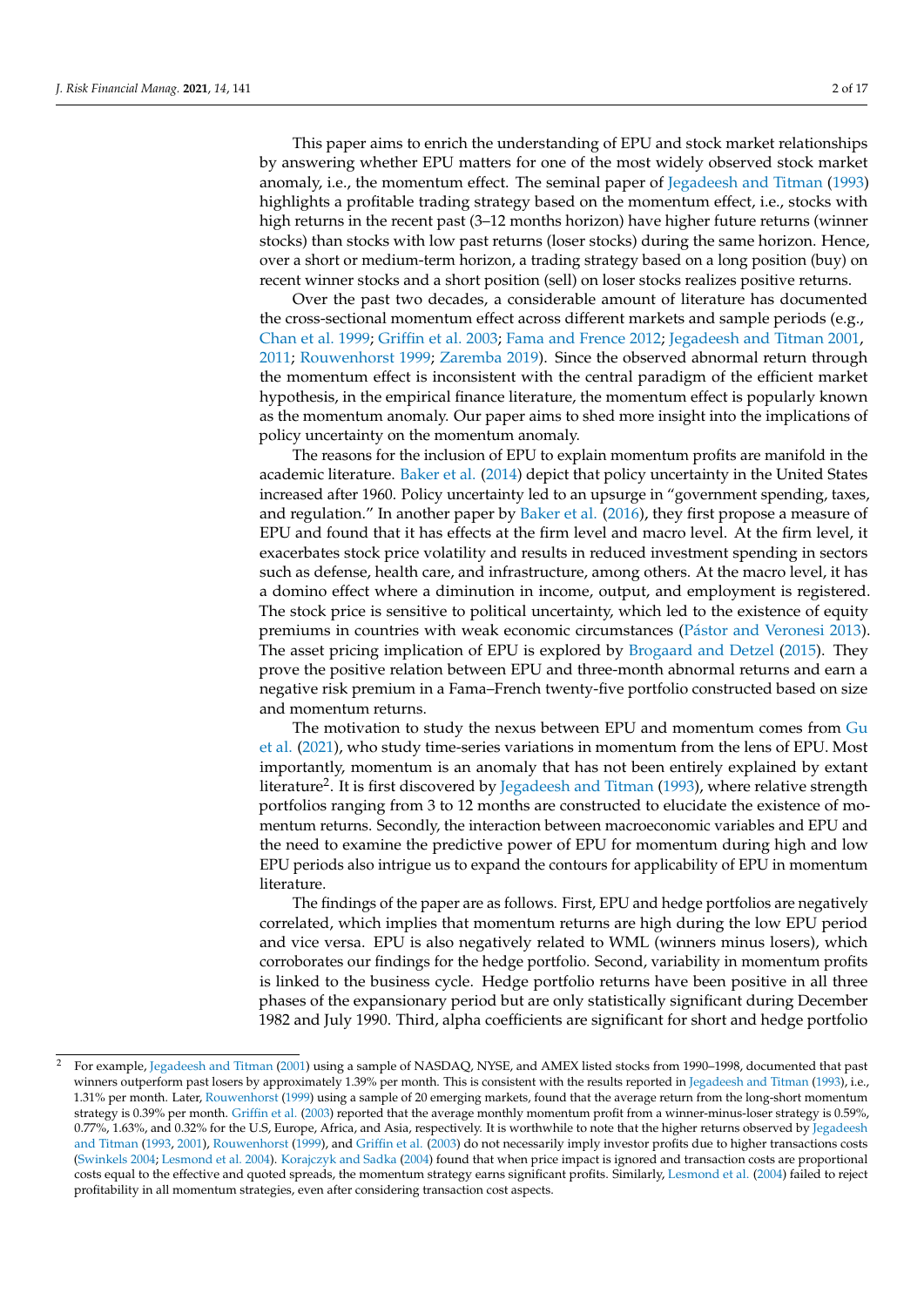during periods of high EPU. Fourth, EPU is positively (negatively) associated with a short (long) portfolio return to the tune of 1.037 (−0.878) percent of excess returns. However, EPU becomes insignificant in the presence of four Fama–French factors. Fifth, half of the variables, namely, inflation, default spread, term spread, and EPU, turn out to be statistically significant. Sixth, the VAR model is tested, and EPU is found to have a unidimensional relation with the hedge portfolio in the short run. In simpler words, hedge portfolio returns are influencing EPU but not the other way around in the short run. Last, the hedge portfolio has a long term relationship with EPU.

This study contributes to the academic literature in the following ways. First, to the best of our knowledge, this is one of the preliminary research articles to link momentum and EPU after Gu et al. (2021) and Xavier and Vasconcelos (2019). The former elaborates the negative relation between EPU and winners minus the loser's portfolio after controlling for macroeconomic variables. The latter article explains the time-series variation in momentum returns in the Brazilian market. There exists an association between foreign EPU and momentum profits. In this regard, our findings help to extend the findings of Gu et al. (2021). Secondly, EPU can maintain its predictive power even in the face of macroeconomic variables such as term spread, dividend yield, and default spread, among others. Lastly, the time-series evidence between EPU and momentum through the application of statistical tools, i.e., Vector Error Correction Model and Impulse response, is also produced.

The remainder of the paper is structured as follows: Section 2 lists out a literature review on the association between macroeconomic variables and stock price momentum. Methodology is described in Section 3. Data and variables are spelled out in Section 4. The analysis and interpretation of empirical findings are presented in Section 5. Section 6 concludes.

## **2. Literature Review**

In this section, we look deeper into the role of macroeconomic variables on stock price momentum. Momentum is first popularized by Jegadeesh and Titman (1993) and later developed by Carhart (1997), who lend credence to the WML portfolio as a fourth factor to explain excess stock returns in addition to the Fama–French three factors. We explore here how macroeconomic factors such as the business cycle, state of the market, EPU, and macroeconomic risk play a significant role in describing momentum profits.

#### *2.1. Business Cycle*

One of the highly cited papers in this area is written by Chordia and Shivakumar (2002), where momentum profits are explained by macroeconomic variables, namely, dividend yield, default spread, term spread, and the yield on three-month treasury bills. These momentum profits vanish once they are adjusted for macroeconomic variability. Jegadeesh and Titman's (1993) momentum portfolio formation strategy followed by time series regression analysis have been employed and prove that the predicted portion of expected returns, which are obtained from a standard set of macroeconomic variables, are driving momentum profits.

Another landmark paper in this aspect is authored by Griffin et al. (2003), who investigate the relationship between macroeconomic risk and momentum returns on a global level. They further find support for macroeconomic risks, which is the main driving force behind momentum profits. They also compute momentum profits during good and bad times, where the positive profits are earned for momentum being a "priced business cycle risk". Business cycle variables are clubbed with behavioral biases to elucidate the profitability of momentum strategies by Antoniou et al. (2007). Two-stage cross-sectional regression is chosen in the paper by Avramov and Chordia (2006) instead of standard models to examine the momentum profits in the presence of business cycle variables, i.e., dividend yield, term spread, default spread, and the yield on three-month treasury bills. There are business cycle patterns within momentum profits, and idiosyncratic factors do not offer any explanation for this.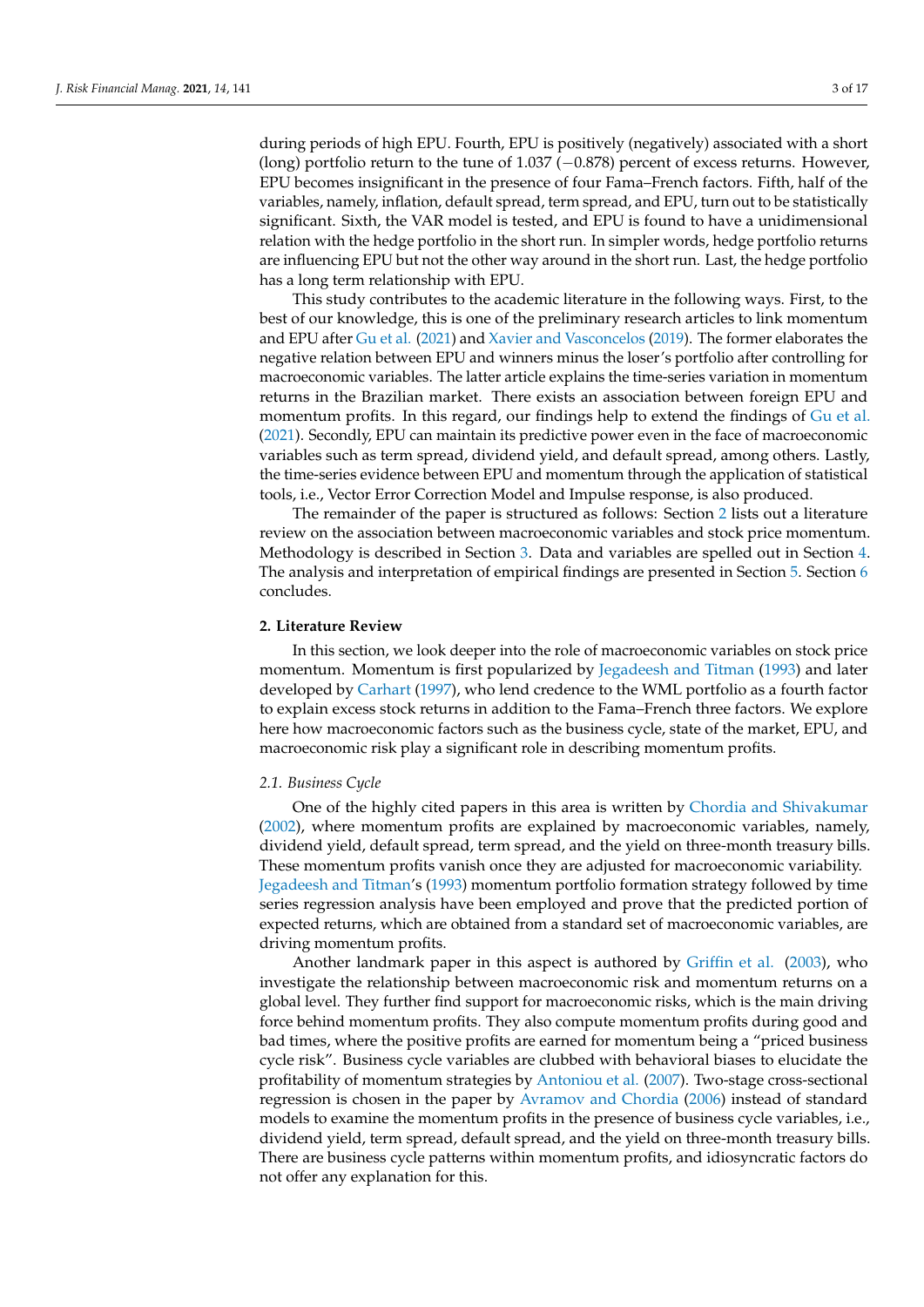## *2.2. Market State*

The state of the market in finance literature is defined as the up state and down state, and it is entirely distinguishable from the business cycle. Momentum strategies are put into two silos—short term and long term. The short term is popularly known as winners and losers and is known as the WML factor. On the other hand, the long term is referred to as the UMD (Up minus down) factor.

The paper by Cooper et al. (2004) examines the "overreaction theories of short-run momentum and long-term reversal in cross-sectional returns." A conditional factor model incorporating macroeconomic variables is employed and find that there is a long-term reversal on momentum profits in the up and down state as mispricing is corrected, but there is the absence of down state momentum in the short run.

Du et al. (2009) cite the state of the market as the reason for the lack of momentum in emerging markets such as Taiwan and wholly refrain from cultural differences as one of the reasons for momentum popularized by other authors. They find that momentum profits are more negative during the down state in Taiwan as compared to the United States, and high momentum in the up state cannot be attributed to less "overconfidence and cognitive bias". Momentum does not exist in a market like Taiwan due to a more rapid occurrence of the down state than the up state.

#### *2.3. Macroeconomic Risk*

Liu and Zhang (2008) concentrate on the growth of industrial production as an underlying risk to explain momentum strategies. The macroeconomic risk, along with the market risk premium, is able to explain more than half of the momentum profits. Avramov et al. (2016) examine the nexus between changes in liquidity and momentum as a direct test for arbitrage. Aretz et al. (2010) develop a macroeconomic factor, which includes "innovations in economic growth expectations, inflation, the aggregate survival probability, the term structure of interest rates, and the exchange rate." They prove that the macroeconomic factor is a priced risk and offers an incremental explanation for excess returns as compared to the Fama–French factors. Antoniou et al. (2013) investigate the influence of investor sentiment on the profitability of momentum strategies. Under-pricing of losers (winners) is observed during optimism (pessimism). As a matter of fact, politically sensitive firms experience strong momentum profits, especially during US presidential elections (Addoum et al. 2019). Kelly et al. (2016) find that political uncertainty is priced into equity options, and these options tend to be expensive when their contract life traces political events.

## *2.4. Economic Policy Uncertainty*

In this paper, economic policy uncertainty is used in a very particular sense, which is relatively recent. Still, it is interesting to remember that the uncertainty of economic policy is a matter of importance in Friedman's (1953) pioneering approach, according to which policies designed with the (genuine) objective of stabilizing the economy end up, themselves, being an (extra) source of destabilization. As is well known, this approach turns out to also be crucial for the so-called debate of rules versus discretion (in economic policy), as is considered by Kydland and Prescott (1977). A few years later, Van der Ploeg (1989) return to the question of the uncertainty of economic policy, which, due to the novelty of electoral results, would be essential to explain the volatility of the exchange rate.

In addition, it is also important to recognize that a very traditional approach to Economic Policy is one in which it is admitted that monetary authorities, eventually being benevolent dictators, use a reaction function for determining their decisions, which they genuinely use in order to (try to) resolve the (main) problems in the economy. From this point of view, if economic policy is uncertain, this may be or is the result of the economy itself being uncertain.

The pioneering paper in the area of EPU is written by Baker et al. (2016). EPU is the summation of three components—newspaper coverage, expiration of federal tax legislation, and disagreements among economic forecasters. They find that there exists a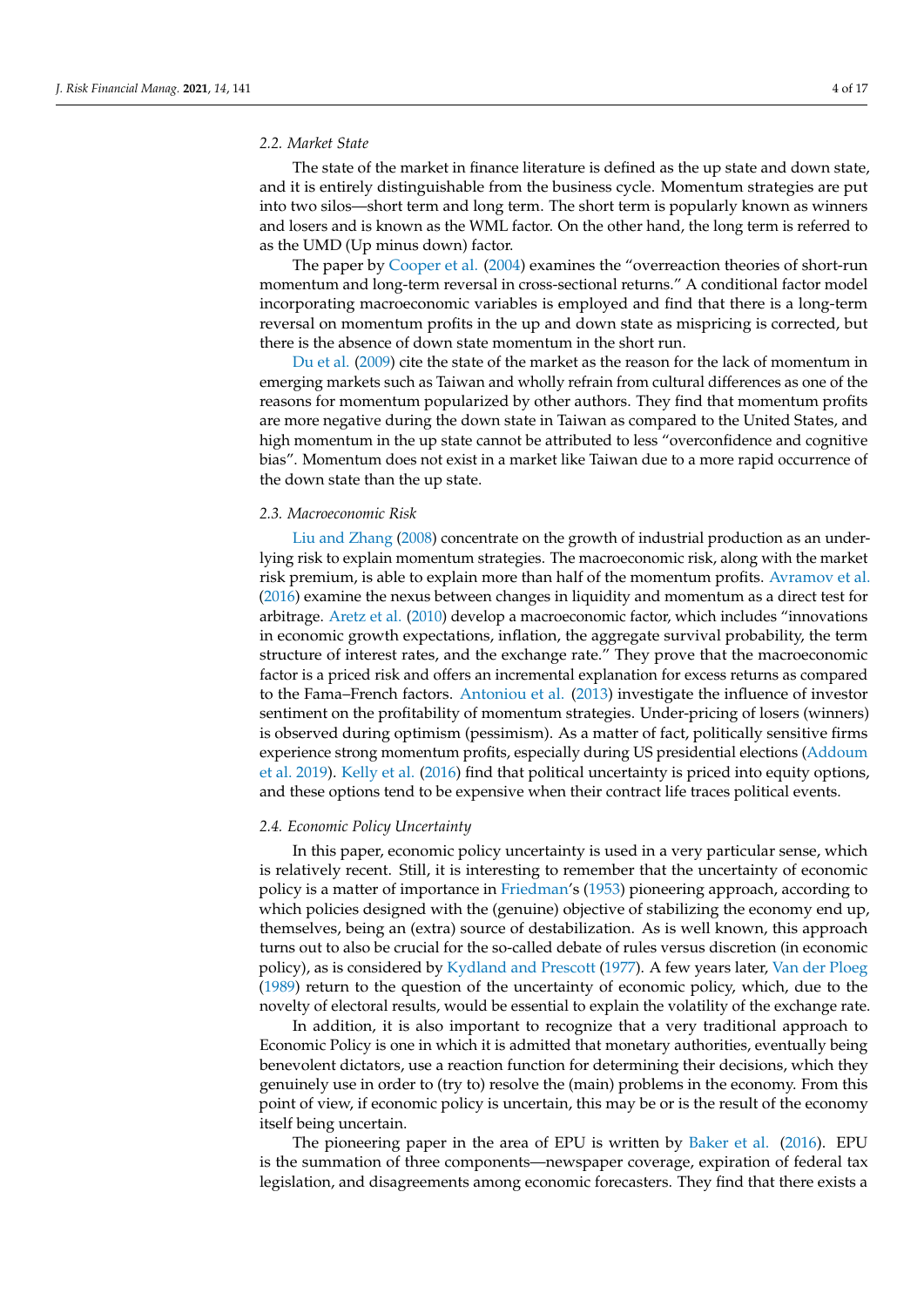strong relation between EPU and stock market volatility. Policy uncertainty puts a strain on macroeconomic performance. They further conclude that "policy uncertainty is related to firm-level stock price volatility, investment rates, and employment growth and aggregate investment, output, and employment."

The most recent article that associates EPU with momentum is developed by Gu et al. (2021) employed a news-based measure of EPU. They conclude that a negative association exists between EPU and stock price momentum. Short side portfolio is the leading factor to describe momentum profits. This uncertainty leads to a risk premium during bad states of the market, which has positive links with market volatility.

Xavier and Vasconcelos (2019) investigate the impact of local EPU and foreign EPU on momentum profits. Firstly, they examine the impact of EPU on a long-short momentum portfolio in Brazil and 12 other countries. They find consistent results for them. Furthermore, they establish that foreign EPU plays a more pivotal role in momentum profits than Brazilian EPU. Galariotis and Karagiannis (2020) club Hofstede's cultural dimensions with EPU and find a strong impact on momentum investing across the international markets. They highlight that there are factors beyond macroeconomic variables that direct their influence on momentum.

On the basis of the review of extant literature, we find that there does not exist a single comprehensive article that combines the cross-sectional and time-series evidence on the association between EPU and momentum profits. Our findings complement the findings of Gu et al. (2021) and Xavier and Vasconcelos (2019) and cement the prominence of EPU in exploring the stock return momentum. Secondly, we use an umbrella of macroeconomic variables to explore the nexus between EPU and momentum. We include the business cycle and market state along with the standard macroeconomic variables to test the predictive power of EPU on hedge portfolio returns.

## **3. Methodology**

This section elaborates the methodology employed to investigate the nexus between EPU and stock return momentum. First, we follow the multifactor asset pricing modelbased time series regressions to investigate the impact of EPU on momentum profits. We consider the Carhart (1997) four factor model for the time series regression. Before running time-series regressions on EPU and four factors, the alpha coefficient should be tested for its significance. We run the following regression model:

$$
R_t = \alpha + \beta_1 MKTRF_t + \beta_2 SMB_t + \beta_3 HML_t + \beta_4 WML_t + \varepsilon_t
$$
 (1)

where  $\alpha$  is the alpha coefficient. If the alpha coefficient turns out to be insignificant, it implies that all the excess returns are explained by four factors. If it is significant, it implies that there is still room left for further explanation of excess returns.  $R_t$  is the excess return on either a long, short or hedge portfolio at the end of the month t,  $MKTRF_t$  is the "valueweighted market excess return" at the end of the month t, while  $SMB_t$  is the return "spread between small and big size stocks" at month t.  $\mathop{\rm HML}\nolimits_{\mathop{\rm t}}$  is the return differential between "high and low book to market value stocks" at month t, and  $\text{WML}_\text{t}$  is the return differential between the "winner and loser stock" for month t.  $\varepsilon_{\rm t}$  is the error term at month t.

Next, we examine the connection between momentum hedge portfolio returns and EPU during low and high EPU periods. The momentum portfolio is sorted into a high EPU period when the value of the EPU index is greater than the median EPU index value for the sample period and a low EPU period when it is lower than the median EPU index value. Alphas during low and high EPU period are obtained by running the following regression:

$$
R_t = \alpha_{h,t} \beta_h + \alpha_{l,t} \beta_l + \beta_1 MKTRF_t + \beta_2 SMB_t + \beta_3 HMLt + \beta_4 WML_t + \varepsilon_t
$$
 (2)

where  $\alpha_{h,t}$  and  $\alpha_{l,t}$  are the dummy variables to classify high and low EPU periods, respectively, while  $R_t$ , MKTRF<sub>t</sub>, SMB<sub>t</sub>, HML<sub>t</sub>, and WML<sub>t</sub> are the same as described in Equation (1).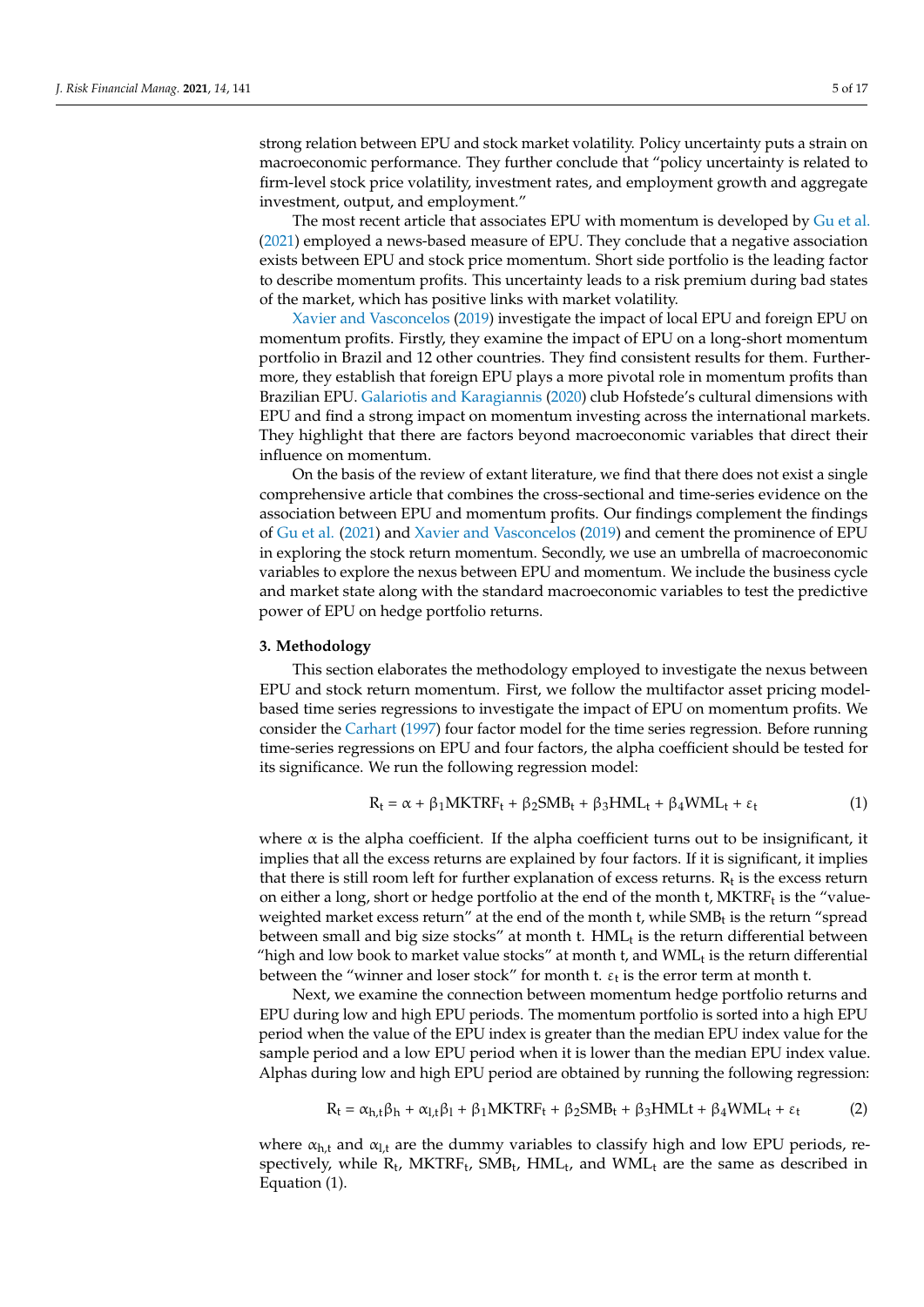Two regressions are further performed. The first one incorporate the impact of EPU on momentum profits and later use EPU as a control variable with four factors. The regression model for the same is as follows:

$$
R_t = \alpha + \beta_1 EPU_{t-1} + \varepsilon_t
$$
\n(3)

$$
R_t = \alpha + \beta_1 EPU_{t-1} + \beta_2 MKTRF_t + \beta_3 SMB_t + \beta_4 HML_t + \beta_5 WML_t + \varepsilon_t
$$
 (4)

where  $\alpha$  is the alpha coefficient, EPUt–1 is the standardized value of EPU index at the end of month  $t - 1$ , and  $R_t$ , MKTRF<sub>t</sub>, SMB<sub>t</sub>, HML<sub>t</sub>, and WML<sub>t</sub> are the same as described in Equation (1).

To investigate the relationship between the hedge portfolio and eight macroeconomic variables, the following regression equation is utilized:

$$
R_t = \alpha + \beta_1 DIV_{t-1} + \beta_2 INFLATION_{t-1} + \beta_3 M3_{t-1} + \beta_4 YIELD_{t-1} + \beta_5 DEFAULT_{t-1} + \beta_6 TERM_{t-1} + \beta_7 IIP_{t-1} + \beta_8 EPU_{t-1} + \epsilon_t
$$
\n
$$
(5)
$$

where all the variables are lagged by one year.  $DIV_{t-1}$  is the dividend yield at the end of month t − 1, INFLATION<sub>t−1</sub> is the rate of consumer price index at the end of month t − 1,  $M3_{t-1}$  is the money supply for month t − 1, YIELD<sub>t−1</sub> is the yield on three month treasury bill for month t − 1, DEFAULT<sub>t−1</sub> is the default spread at the month t − 1, TERM<sub>t−1</sub> is the term spread for month t − 1, I IP<sub>t−1</sub> is the level of industrial production for month t − 1, EPU<sub>t−1</sub> is the EPU index value at the end of month  $t - 1$ , and  $\varepsilon_t$  is the error term.

For time-series analysis, we use two statistical tools: Vector Error Correction Model and Impulse response analysis.

## **4. Data and Variables**

Our sample size starts from the date of publication of the EPU index, i.e., from January 1985 to December 2018 in the United States. This data is available every month and downloaded from the official website<sup>3</sup> maintained by Scott Baker, Nick Bloom, and Steven Davis.

The source for gathering data for Fama–French factors (SMB, HML, MKTRF, and WML) is the official database maintained by Kenneth French data library<sup>4</sup>. Decile momentum portfolios are also downloaded from the Kenneth French, which is constructed monthly using NYSE prior (2–12) return decile breakpoints. The hedge portfolio is the difference between decile 10 and decile 1. Decile 10 denotes winners, and decile 1 represents losers. Based on the momentum strategy, we go long on winners and short on losers. Monthly data related to macroeconomic variables are collected from the Federal Reserve Bank of St. Louis<sup>5</sup>. Figure 1a,b present the time series movement of our main variables.

<sup>3</sup> See www.policyuncertainty.com/index.html, accessed on 20 December 2020.

<sup>4</sup> See mba.tuck.dartmouth.edu/pages/faculty/ken.french/data\_library.html, accessed on 24 December 2020.

<sup>5</sup> See fred.stlouisfed.org/, accessed on 24 December 2020.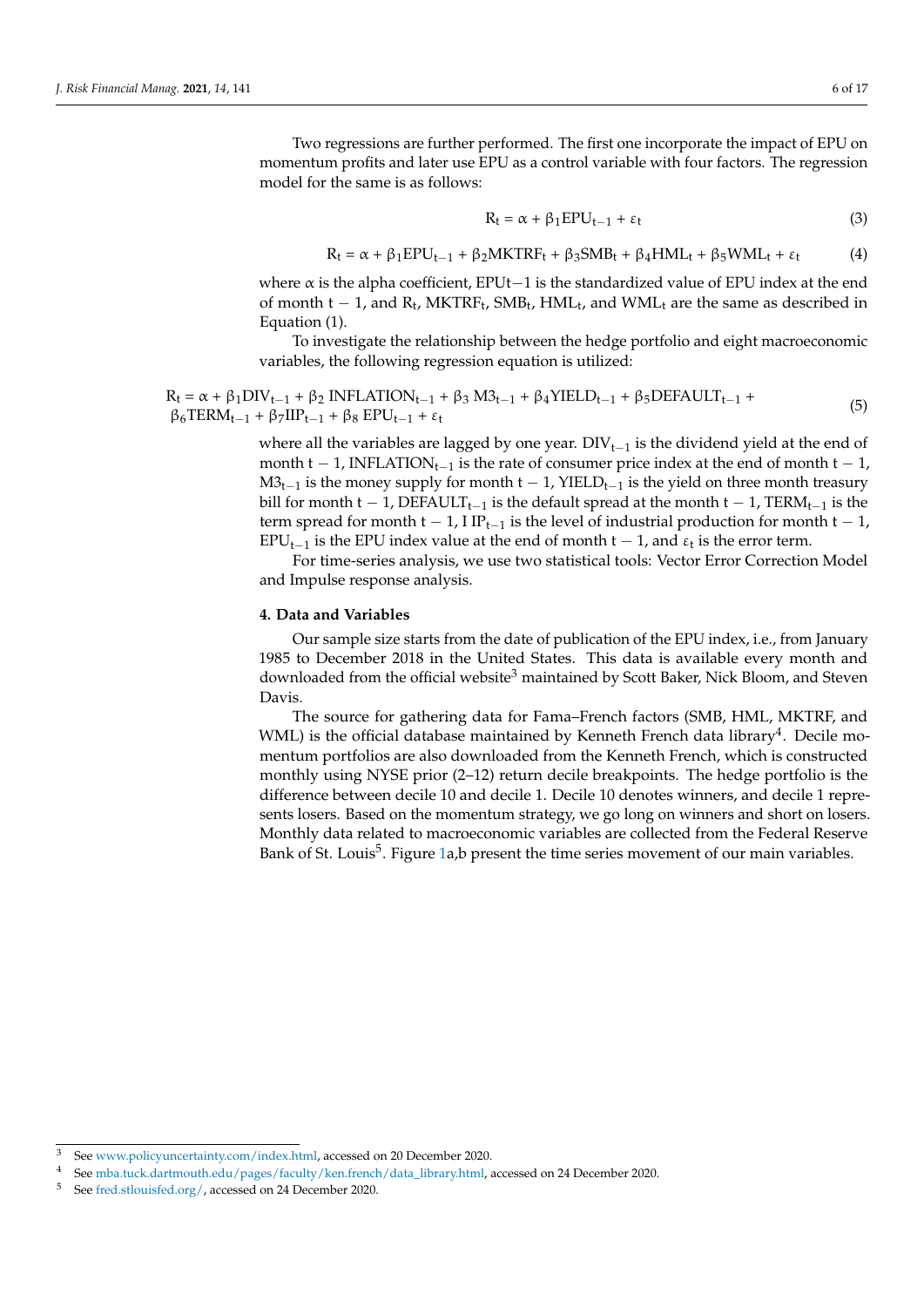

Figure 1. (a) Co-movement between EPU and momentum portfolios. (b) Co-movement between EPU and WML (hedge portfolio).

variables and EPU data in the context of the US are computed in the following manner. Since factor data is used without making any transformation, the macroeconomic Term spread, default spread, dividend yield, and the yield on three months treasury bills are computed according to the formula given in the paper by Chordia and Shivakumar (2002). The term spread is the difference between the average yield on treasury bonds that have more than 10 years to maturity and the average yield on treasury bills with three months maturity (Chordia and Shivakumar 2002, p. 989).

Fama and French relate term spread with the short term business cycle. The difference between the average yield of BAA bonds rated by Moody's and the average yield of AAA bonds rated by Moodys is referred to as the default spread. This trail long term business cycle risk. The yield on three months treasury bills is employed as the third macroeconomic variable, and the dividend yield is the "total dividend payments accruing to the CRSP value-weighted index over the previous 12 months and divided by current level of the index (Chordia and Shivakumar 2002, p. 988)." Index of Industrial Production (IIP) is the logarithmic difference between IIP at  $t - 1$  and IIP at t. The money supply is measured by the M3 component, and the measure for inflation is taken as the Consumer Price Index for All Urban Consumers from the official website of the Federal Reserve Bank of St. Louis. EPU is the logarithmic difference between EPU at  $t - 1$  and EPU at t. All the macroeconomic variables are logarithmically transformed because of the different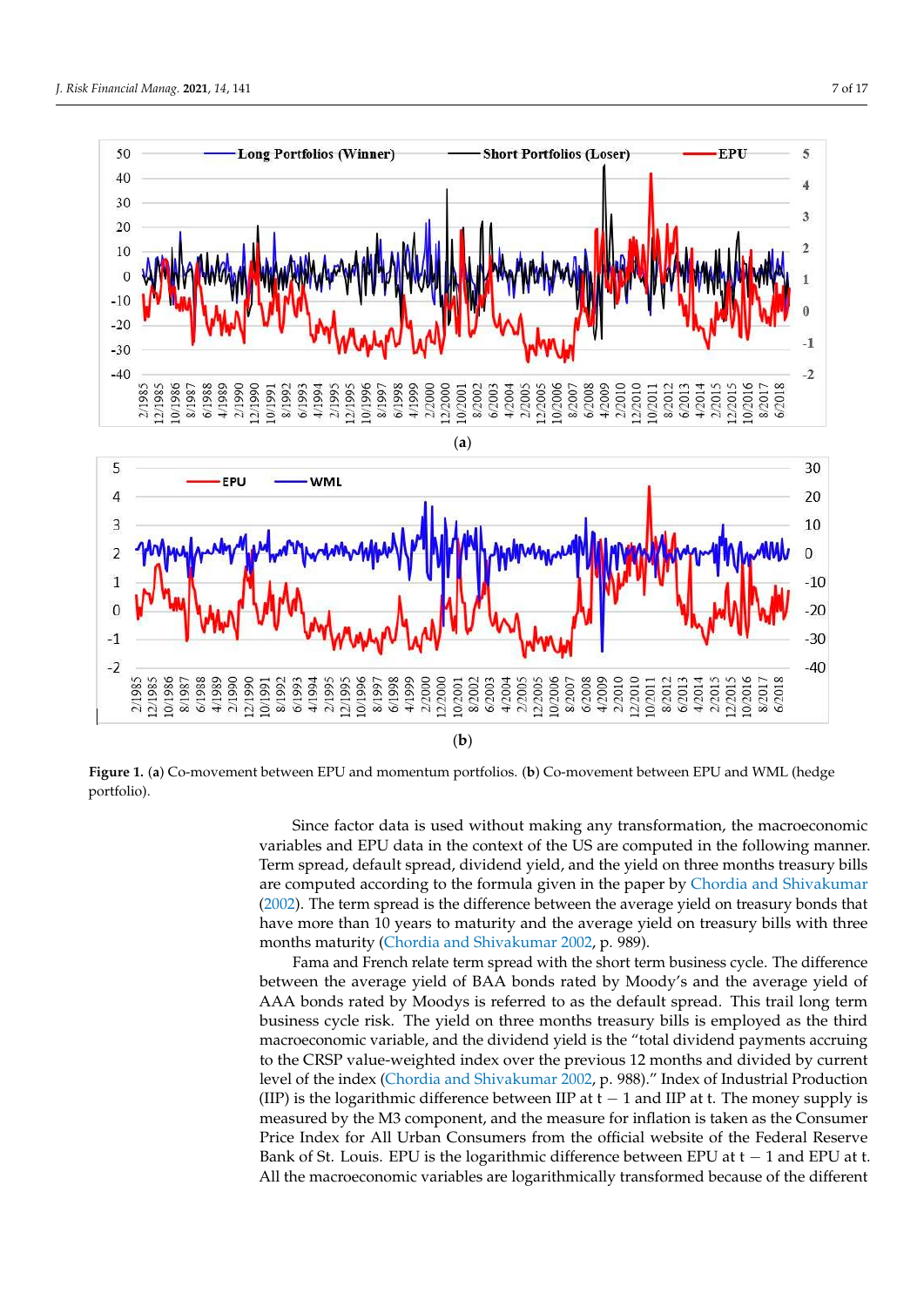units of measurement. For instance, money supply figures range in millions, whereas dividend yield is captured in percentage terms. To make sure all the variables are at parity, they are transformed, and the lagged values are regressed on the contemporaneous hedge momentum portfolio returns. Robust standard errors are used in all the regression results to eliminate the problem of autocorrelation and heteroskedasticity.

#### **5. Empirical Findings and Interpretation**

## *5.1. Descriptive Statistics*

Table 1 depicts the descriptive statistics where hedge portfolio average raw returns are 1.102 percent, and EPU hovers at an average of 108.117. The other four factors are positive with a range of less than one percent. From this point onwards, Fama–French factors and Carhart's fourth factor will be denoted as four factors for the sake of brevity.

| Variable     | Obs. | Mean    | Std. Dev. | Min      | Max     |
|--------------|------|---------|-----------|----------|---------|
| <b>HEDGE</b> | 407  | 1.102   | 7.623     | $-45.58$ | 26.15   |
| <b>MKTRF</b> | 407  | 0.663   | 4.361     | $-23.24$ | 12.47   |
| <b>SMB</b>   | 407  | 0.043   | 3.078     | $-16.87$ | 21.71   |
| HML          | 407  | 0.192   | 2.867     | $-11.10$ | 12.90   |
| WML.         | 407  | 0.562   | 4.496     | $-34.39$ | 18.36   |
| <b>EPU</b>   | 407  | 108.117 | 31.34     | 57.203   | 245.127 |

**Table 1.** Descriptive statistics.

Notes: The table reports the descriptive statistics for the hedge portfolio (HEDGE), market risk premium (MKTRF), small minus big size factor (SMB), the high minus low book to market factor (HML), winner minus loser factor (WML), and economic policy uncertainty (EPU).

The pairwise correlation between six variables is shown in Table 2. Hedge portfolio returns are statistically significant and negatively correlated with MKTRF, HML, and EPU at a five percent level. A hedge is positively correlated with WML at a five percent level of significance, which is pretty intuitive due to the similarity in the nature of the factor and the portfolio. The good news is that EPU and hedge portfolios are negatively correlated to the tune of 0.115, with a significance level of five percent. This means that momentum returns are high during the low EPU period and vice versa. EPU is also negatively related to WML, which corroborates our findings for the hedge portfolio.

|  |  | <b>Table 2.</b> Pairwise correlation. |
|--|--|---------------------------------------|
|--|--|---------------------------------------|

| <b>Variables</b> | (1)       | (2)       | (3)       | (4)       | (5)       | (6)   |
|------------------|-----------|-----------|-----------|-----------|-----------|-------|
| $(1)$ HEDGE      | 1.000     |           |           |           |           |       |
| $(2)$ MKTRF      | $-0.208*$ | 1.000     |           |           |           |       |
| $(3)$ SMB        | 0.003     | $0.210*$  | 1.000     |           |           |       |
| $(4)$ HML        | $-0.190*$ | $-0.217*$ | $-0.266*$ | 1.000     |           |       |
| (5) WML          | $0.919*$  | $-0.171*$ | 0.048     | $-0.199*$ | 1.000     |       |
| $(6)$ EPU        | $-0.115*$ | 0.075     | 0.073     | $-0.103*$ | $-0.140*$ | 1.000 |

Notes: The table reports the pairwise correlation among the hedge portfolio (HEDGE), market risk premium (MKTRF), small minus big size factor (SMB), the high minus low book to market factor (HML), winner minus loser factor (WML), and economic policy uncertainty (EPU). \* shows significance at the 5 percent level.

#### *5.2. Business Cycle and Momentum*

Table 3 highlights the association between hedge portfolio returns and the business cycle. Borrowing from the method employed by Chordia and Shivakumar (2002), the business cycle is bifurcated into the expansionary and contractionary period by using the definition given on the NBER<sup>6</sup> for business cycles. There have been three expansionary periods where hedge portfolio returns have been positive in all three phases but are only statistically significant during 12/1982 and 07/1990 (*t*-statistic = 3.84). In contrast,

<sup>6</sup> See www.nber.org/cycles/cyclesmain.html, accessed on 22 December 2020.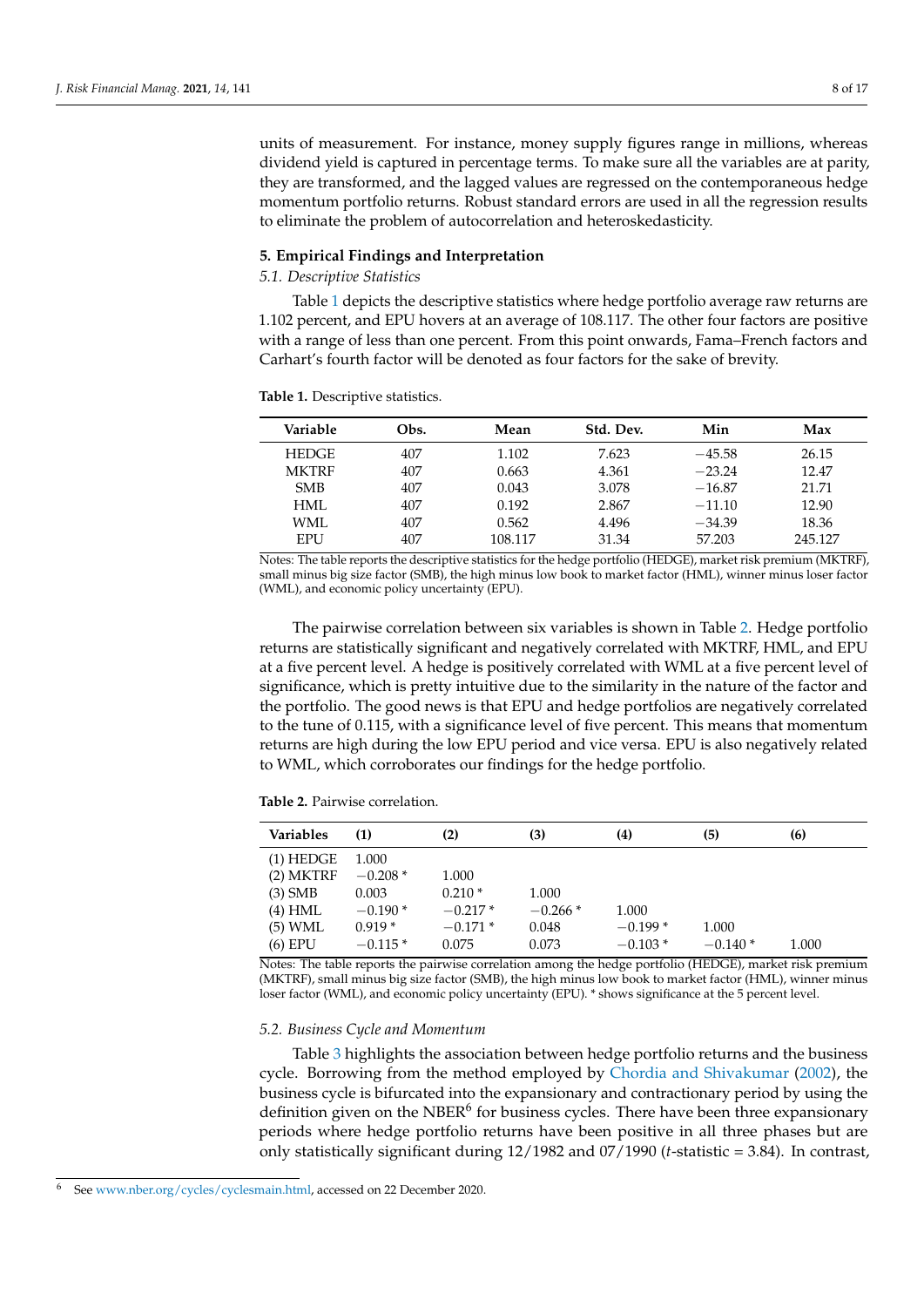momentum returns have been negatively related during the expansionary period but are insignificant. This could stem from the shorter duration of the contractionary period in comparison to the expansionary period. This table shows that variability in momentum profits is linked to the business cycle.

**Table 3.** Business cycle and momentum.

| <b>Expansionary Period</b>     |              | <b>Contractionary Period</b> |                  |  |
|--------------------------------|--------------|------------------------------|------------------|--|
| December1982-July 1990         | 0.0149(3.84) | August 1990–March 1991       | $-0.0172(-0.54)$ |  |
| April 1991–March 2001          | 0.0034(0.53) | April 2001–November 2001     | $-0.0216(-0.52)$ |  |
| December 2001–December<br>2007 | 0.0032(0.73) | January 2008–June 2009       | $-0.0432(-1.27)$ |  |

Notes: The table presents the hedge portfolio returns (HEDGE) during two phases of the business cycle expansionary and contractionary period as per definition by NBER. *T*-statistics are reported in parenthesis.

#### *5.3. Four Factors Alpha and GRS Test*

We estimate three regressions (Equation (1)), one each for long portfolio, short portfolio, and hedge portfolio, as reported in Model 1, Model 2, and Model 3 of Table 4. Fama–French alpha turns out to be significant for short and hedge portfolios, which yields returns of 0.290 percent and 0.322 percent, respectively. The long portfolio is 0.0314 percent but statistically insignificant. This posits that there is an existence of excess return, meaning the four factors being unable to capture these results provide clear further impediments for our empirical analysis.

|              | (1)                    | (2)                    | (3)                  |
|--------------|------------------------|------------------------|----------------------|
|              | Long                   | <b>Short</b>           | Hedge                |
| <b>MKTRF</b> | $1.176$ *** $(0.0364)$ | $1.269$ *** $(0.0457)$ | $-0.092 * (0.0509)$  |
| <b>SMB</b>   | $0.355$ *** $(0.0421)$ | $0.450$ *** $(0.0492)$ | $-0.095*(0.0530)$    |
| HML          | $-0.121$ ** (0.0521)   | $-0.035(0.0847)$       | $-0.086(0.0824)$     |
| WML          | $0.498$ *** $(0.0317)$ | $-1.036$ *** (0.0476)  | $1.534$ *** (0.0582) |
| <b>CONS</b>  | 0.031(0.108)           | $-0.290*(0.157)$       | $0.322 * (0.167)$    |
| N            | 407                    | 407                    | 407                  |
| Adj. $R^2$   | 0.898                  | 0.880                  | 0.847                |
| F            | 276.4                  | 305.8                  | 175.3                |

**Table 4.** Four factors alpha and momentum portfolio.

Notes: The table presents the time-series regression results for long, short, and hedge portfolios across three models from Equation (1), respectively. Four factors, namely, market risk premium (MKTRF), small minus big size factor (SMB), high minus low book to market factor (HML), and winner minus loser factor (WML), were employed. Standard errors are reported in parentheses. \*, \*\*, and \*\*\* denote the significance at 10%, 5%, and 1% percent.

Another measure that is popularized by Fama and Frence (2012) to test for the significance of alpha coefficients in the factor model regression Equation (1) is conducting a GRS test. As depicted in Table 5, the t-statistic is equal to 4.82, which is greater than the critical value of 2.25 at 99.9 percent. This means that the alpha reported in the regression model is significant and leaves scope for further explanation of excess return. A GRS test is conducted as a robustness check to verify our previous regression results in Table 4.

| Table 5. GRS test. |  |
|--------------------|--|
|--------------------|--|

|      |            |       | Mean Alpha $t$ -Stat $p$ Value Mean Adj. $R^2$ Mean SE Mean lal |        |        | - SR   |
|------|------------|-------|-----------------------------------------------------------------|--------|--------|--------|
| - IO | 0.322 4.48 | 0.034 | 0.8469                                                          | 0.1527 | 0.3218 |        |
|      | 0.321 4.42 | 0.035 | 0.8469                                                          | 0.1527 | 0.3218 | 0.1084 |

Notes: The table reports the results of the GRS test. Mean alpha denotes the average standard error of the intercepts, and SR represents the Sharpe ratio for the intercepts. The critical values of the GRS statistic for all models are: 90%: 1.41; 95%: 1.56; 97.5%: 1.69; 99%: 1.86; and 99.9%: 2.25.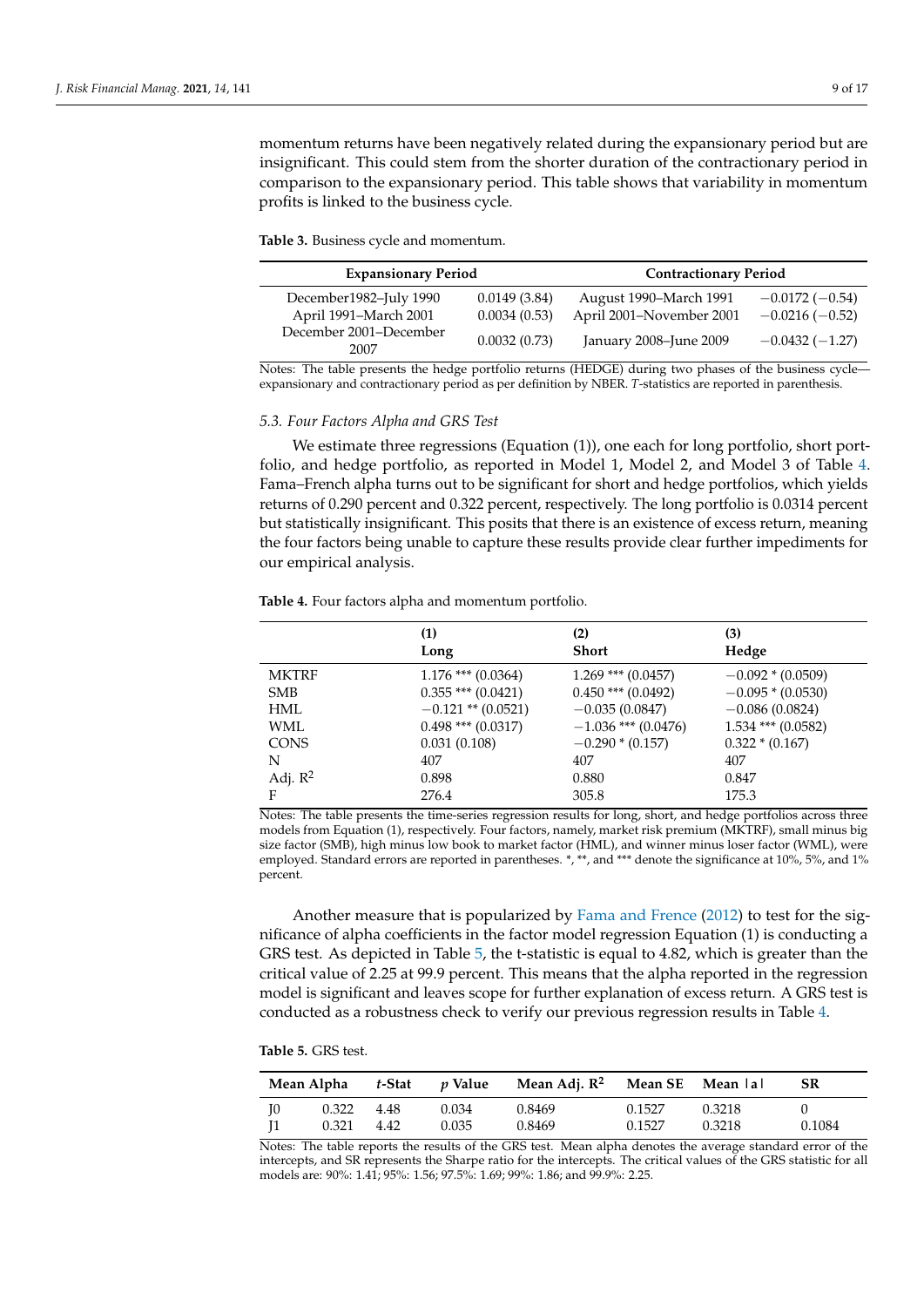## *5.4. Portfolio Sorting of EPU and Momentum*

For this section, we examine the connection between momentum hedge portfolio returns and EPU during low and high EPU periods. The results for the high EPU period are shown in Table 6 (Equation (2)). Alpha coefficients are significant for a short and hedge portfolio. Average short portfolio returns are −0.458 percent and are significant at 10 percent. In contrast, hedge portfolio returns are statistically significant at 5 percent, with an excess return of 0.497 percent.

|              | (1)<br>Long            | (2)<br><b>Short</b>    | (3)<br>Hedge         |
|--------------|------------------------|------------------------|----------------------|
|              |                        |                        |                      |
| <b>MKTRF</b> | $1.176$ *** $(0.0345)$ | $1.248$ *** $(0.0580)$ | $-0.0723(0.0616)$    |
| <b>SMB</b>   | $0.494$ *** $(0.0541)$ | $0.343$ *** $(0.0973)$ | 0.151(0.0968)        |
| HML.         | $-0.0287(0.0467)$      | $0.222$ ** $(0.110)$   | $-0.251$ ** (0.118)  |
| WML          | $0.497$ *** $(0.0298)$ | $-1.104$ *** (0.0767)  | $1.601$ *** (0.0892) |
| <b>CONS</b>  | 0.0391(0.134)          | $-0.458*(0.240)$       | $0.497**$ (0.246)    |
| N            | 204                    | 204                    | 204                  |
| Adj. $R^2$   | 0.910                  | 0.895                  | 0.867                |
| F            | 365.9                  | 232.4                  | 87.74                |

**Table 6.** High EPU and the four factor asset pricing model.

Notes: The table presents the time-series regression results for long, short, and hedge portfolios across three models from Equation (2) for a high EPU period, respectively. Four factors, namely, market risk premium (MKTRF), small minus big size factor (SMB), high minus low book to market factor (HML), and winner minus loser factor (WML), were employed. Standard errors are reported in parentheses. \*, \*\*, and \*\*\* denote the significance at 10%, 5%, and 1% percent.

The results for low EPU periods are not encouraging. None of the long, short, and hedge portfolios are statistically significant in Table 7. These results clearly reveal that the EPU that momentum profits only hold significance during high EPU periods.

|                     | (1)<br>Long            | (2)<br>Short           | (3)<br>Hedge         |
|---------------------|------------------------|------------------------|----------------------|
| <b>MKTRF</b>        | $1.133$ *** $(0.0637)$ | $1.222$ *** $(0.0551)$ | $-0.0892(0.0769)$    |
| <b>SMB</b>          | $0.239$ *** $(0.0598)$ | $0.399$ *** (0.0615)   | $-0.160**$ (0.0693)  |
| HML                 | $-0.286$ *** (0.106)   | $-0.373$ *** (0.112)   | 0.0872(0.123)        |
| WML                 | $0.518$ *** $(0.0601)$ | $-1.057$ *** (0.0547)  | $1.575$ *** (0.0665) |
| <b>CONS</b>         | $-0.0176(0.157)$       | 0.0535(0.173)          | $-0.0710(0.194)$     |
| N                   | 203                    | 203                    | 203                  |
| Adj. $\mathbb{R}^2$ | 0.896                  | 0.870                  | 0.826                |
| F                   | 114.3                  | 223.0                  | 159.9                |

**Table 7.** Low EPU and four factor asset pricing model.

Notes: The table presents the time-series regression results for long, short, and hedge portfolios across three models from Equation (2) for a low EPU period, respectively. Four factors, namely, market risk premium (MKTRF), small minus big size factor (SMB), high minus low book to market factor (HML) and winner minus loser factor (WML), are employed. Standard errors are reported in parentheses. \*\*, and \*\*\* denote the significance at 5%, and 1%, respectively.

#### *5.5. Time Series Regression of Momentum and EPU*

In Table 8, six regression models are displayed. Model 1, Model 3, and Model 5 are run for long, short, and hedge portfolios from Equation (3), respectively. We do not detect the statistical significance of the long portfolio (Model 1). EPU is significantly positive to the tune of 1.037 percent excess returns for the short portfolio in Model 3. This means that when the overall level of EPU shoots up, investors start selling the loser stocks. The hedge portfolio is negative and significantly related to EPU, with excess returns amounting to −0.878 percent (Model 5), implying that a unit standard deviation decrease in EPU leads to a 0.878% hike in the monthly excess returns for a hedge portfolio. This implies that the adverse reaction of a surge in EPU on loser stocks supersedes that of winners. Moreover,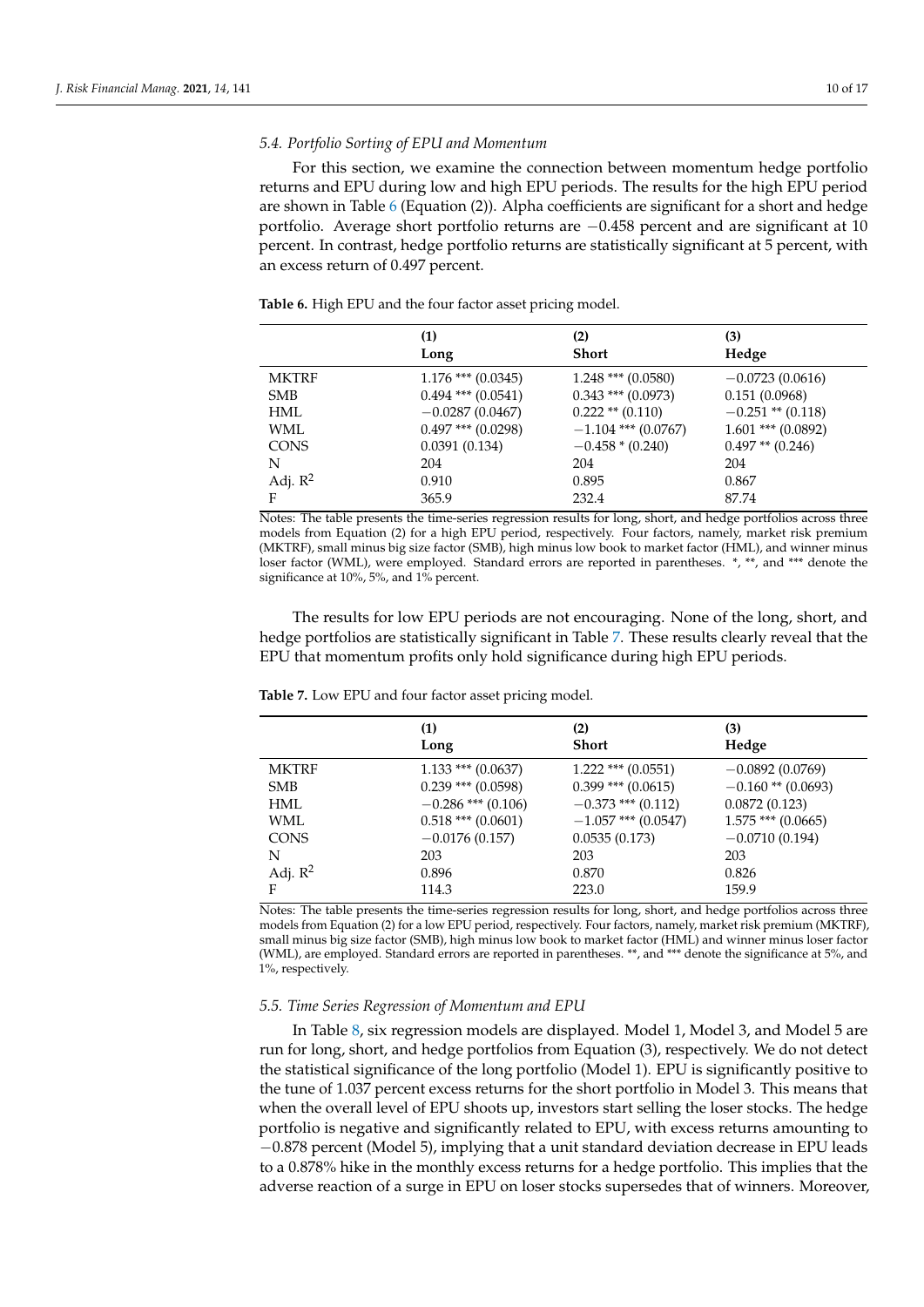the relationship of EPU with long, short, and hedge portfolios in Model 1, 3, and 5 aligns with the results obtained by Gu et al. (2021). Model 2, Model 4, and Model 6 from Equation (4) are run for long, short, and hedge portfolios along with four factors, respectively. EPU turns out to be insignificant in all three cases, which means that EPU is not priced in the presence of four-factors, which is a cause of concern. The reversal in the sign of EPU across Model 2, 4, and 6 pinpoints the strong predictive power of Carhart four factors for winners, losers, and hedge portfolio returns.

|              | (1)<br>Long           | (2)<br>Long             | (3)<br><b>Short</b> | (4)<br><b>Short</b>      | (5)<br>Hedge         | (6)<br>Hedge            |
|--------------|-----------------------|-------------------------|---------------------|--------------------------|----------------------|-------------------------|
| <b>EPU</b>   | 0.160(0.354)          | $-0.0314(0.103)$        | $1.037 + (0.599)$   | $-0.150(0.180)$          | $-0.878+(0.464)$     | 0.119(0.186)            |
| <b>MKTRF</b> |                       | $1.176$ ***<br>(0.0364) |                     | $1.269$ ***<br>(0.0458)  |                      | $-0.0928 +$<br>(0.0511) |
| <b>SMB</b>   |                       | $0.355$ ***<br>(0.0421) |                     | $0.453$ ***<br>(0.0488)  |                      | $-0.0972 +$<br>(0.0527) |
| <b>HML</b>   |                       | $-0.122*$<br>(0.0516)   |                     | $-0.0413$<br>(0.0863)    |                      | $-0.0809$<br>(0.0835)   |
| WML          |                       | $0.497***$<br>(0.0321)  |                     | $-1.042$ ***<br>(0.0455) |                      | $1.539***$<br>(0.0563)  |
| <b>CONS</b>  | $1.083$ *** $(0.299)$ | 0.0322(0.108)           | $-0.0194(0.426)$    | $-0.286+(0.156)$         | $1.102$ ** $(0.376)$ | $0.319 + (0.165)$       |
| N            | 407                   | 407                     | 407                 | 407                      | 407                  | 407                     |
| adj. $R^2$   | $-0.002$              | 0.897                   | 0.012               | 0.880                    | 0.011                | 0.847                   |
| F            | 0.203                 | 221.3                   | 3.003               | 270.2                    | 3.572                | 159.9                   |

**Table 8.** Time series regression and EPU.

Notes: The table presents the time-series regression results for long, short, and hedge momentum portfolios across different model specification from Equations (3) and (4), respectively. Four factors, namely, market risk premium (MKTRF), small minus big size factor (SMB), high minus low book to market factor (HML), and winner minus loser factor (WML), were employed. Standard errors are reported in parentheses. <sup>+</sup> , \*, \*\*, and \*\*\* denote the significance at 10%, 5%, 1%, and 0.1%.

#### *5.6. Macroeconomic Variables*

Moving to the last leg of the cross-sectional evidence on EPU and momentum, this section gives evidence on the relationship between the hedge portfolio and eight macroeconomic variables.

Table 9 reports the regression coefficients for macroeconomic variables on the hedge portfolio. Half of the variables, namely, inflation, default spread, term spread, and EPU, turn out to be statistically significant at 10, 5, 5, and 10 percent, respectively<sup>7</sup>. The excellent part is that EPU is significantly loading on the hedge portfolio in the presence of seven other macroeconomic variables, implying that a 1-standard deviation rise in EPU culminates into an increase by 0.029% in hedge portfolio returns. This further lends credence to the fact that EPU is an important macroeconomic variable, which warrants our attention more than it deserves. Furthermore, the positive relation between EPU and hedge portfolio aligns with results from Model 6 in Table 8.

<sup>7</sup> M3 is utilized by the central bank to direct monetary policy to control inflation. This implies that M3 has an indirect impact on inflation via monetary policy. We examined the multicollinearity among macroeconomic variables in Table 9. VIF for the regression model in Table 9 turned out to be 1.24, 1.19, and 1.16 for inflation and money supply, respectively. To further clear our suspicion towards the relationship between inflation and money supply, we checked the correlation between the two variables, which turned out to −0.1261.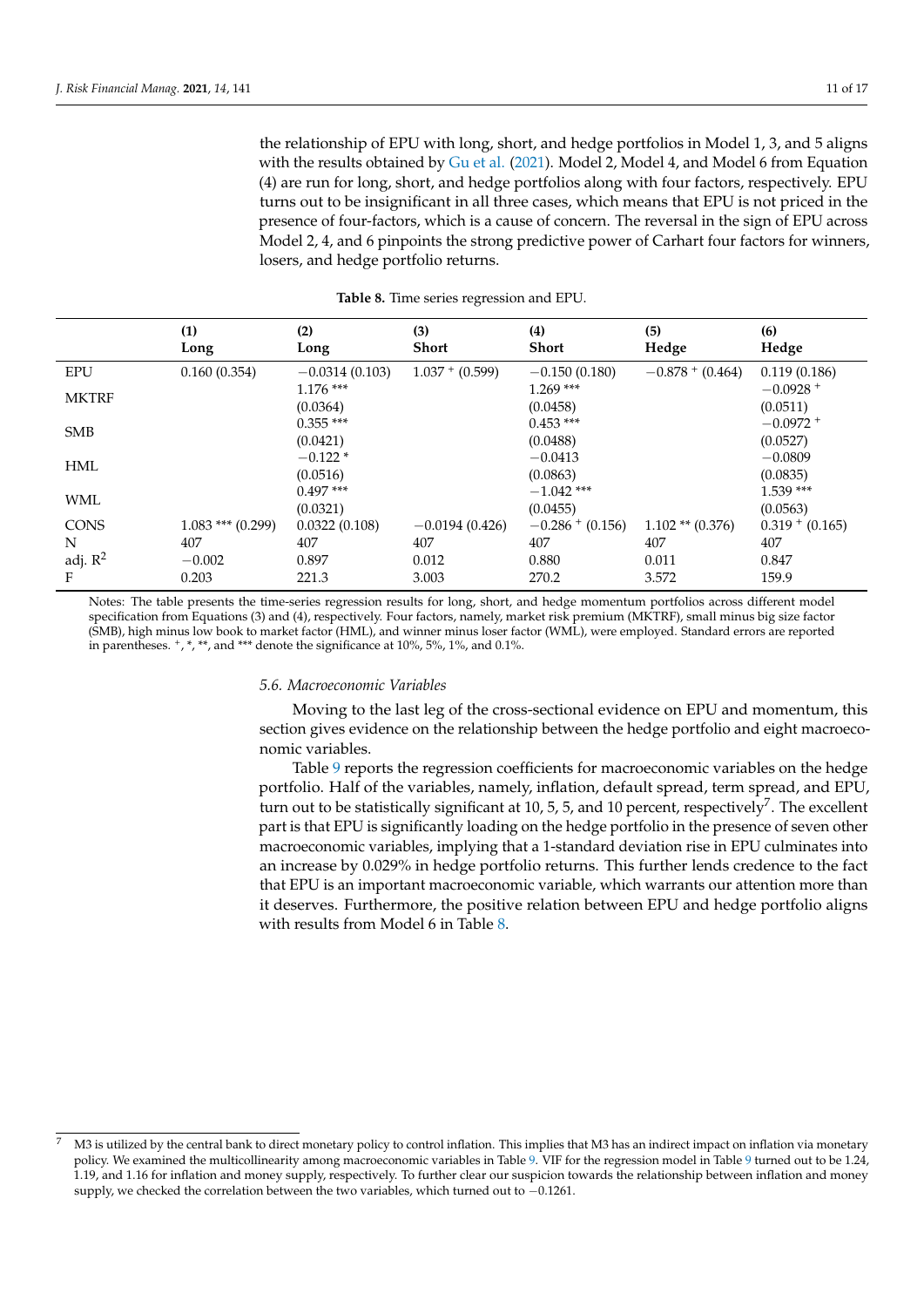| Hedge            |                     |  |  |  |  |
|------------------|---------------------|--|--|--|--|
| DIV              | 11.43 (8.033)       |  |  |  |  |
| <b>INFLATION</b> | $1.436 * (0.812)$   |  |  |  |  |
| M3               | $-55.07(287.9)$     |  |  |  |  |
| YIELD            | $-2.970(2.313)$     |  |  |  |  |
| <b>DEFAULT</b>   | $-15.56$ ** (7.059) |  |  |  |  |
| <b>TERM</b>      | $-4.938**$ (2.136)  |  |  |  |  |
| <b>IIP</b>       | 0.461(0.713)        |  |  |  |  |
| <b>EPU</b>       | $0.0299 * (0.0171)$ |  |  |  |  |
| <b>CONS</b>      | 0.600(0.711)        |  |  |  |  |
| N                | 406                 |  |  |  |  |
| Adj. $R^2$       | 0.091               |  |  |  |  |
| F                | 3.662               |  |  |  |  |

**Table 9.** Macroeconomic factors and EPU.

Notes: The table reports the regression results for EPU and macroeconomic variables, which includes dividend yield (DIV), consumer price index (INFLATION), money supply (M3), the yield on 3-month treasury bills (YIELD), default spread (DEFAULT), term spread (TERM), and the index of industrial production (IIP). Standard errors are reported in parentheses. \*, and \*\* denote the significance at 10%, and 5%.

#### *5.7. Time Series Evidence*

In this section, time series evidence for the negative relationship between EPU and momentum is provided.

## 5.7.1. Selection Order Criteria for Lags

The Augmented Dickey fuller test is performed to ensure that time-series variables are stationary, and test results reveal that data have no unit-roots. The prerequisite for running VAR and VECM is the determination of the number of lags. The criteria for deciding the number of lags is to examine the parameters for optimal lags, which are Final Prediction Error (FPE), Akaike Information criterion (AIC), Hannan Quinn Information Criteria (HQIC), and Schwartz Information criteria (SBIC). Three out of four parameters imply significance at 4 lags. Therefore, the number of lags is four for VAR and VECM.

## 5.7.2. VAR Model

Table 10 displays the results for the Vector Autoregressive Model to examine the reverse causation between EPU and momentum portfolios up to four lags. It is revealed that the hedge portfolio is unaffected by the lags of EPU and the hedge itself. However, EPU is a function of its own past at the first and fourth lag. Hedge influences EPU at a second and fourth lag. In simpler words, the hedge portfolio has a unidirectional association with EPU in the short run and EPU causes the hedge portfolio, not the other way around.

#### 5.7.3. Vector Error Correction Model

VECM estimates the long term causal relationship between two or more variables. In our case, there are only two variables, i.e., EPU and the momentum portfolio. Therefore, there is one co-integrating equation. The eligibility condition for long term causality is the presence of a negatively significant relationship. This condition is fulfilled when momentum is the dependent variable and fails in the case of EPU in Table 11. The hedge portfolio show a long-term relationship with EPU, and the fourth lag for EPU turns out to be significant.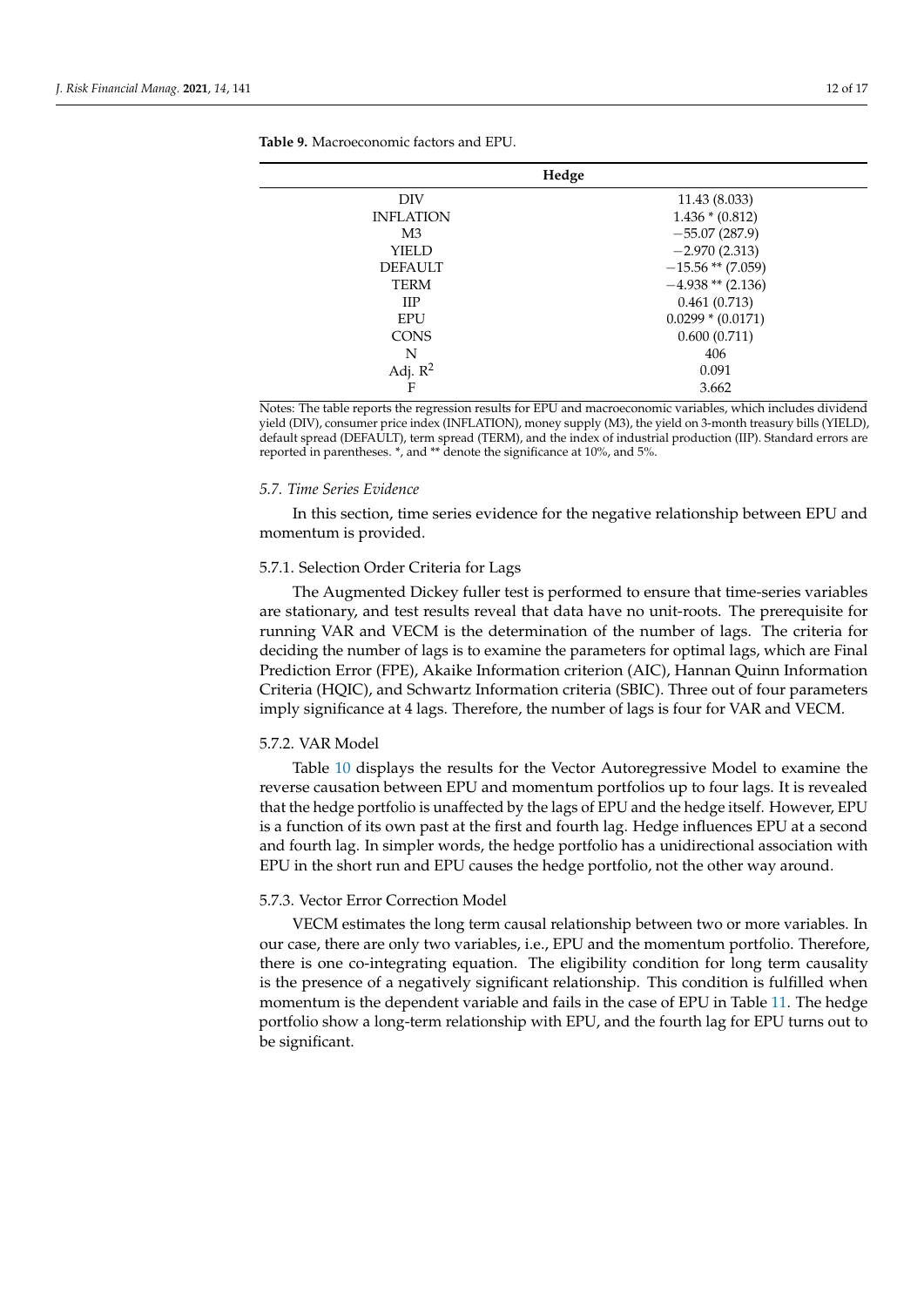| Coef.            |            | Std. Err.                                  | p > z | 95% Conf. | Interval |  |  |  |  |
|------------------|------------|--------------------------------------------|-------|-----------|----------|--|--|--|--|
|                  |            | Panel (A): EPU as the dependent variable   |       |           |          |  |  |  |  |
|                  | <b>EPU</b> |                                            |       |           |          |  |  |  |  |
| L1.              | 0.726      | 0.062                                      | 0.000 | 0.604     | 0.848    |  |  |  |  |
| L2.              | $-0.093$   | 0.078                                      | 0.233 | $-0.245$  | 0.060    |  |  |  |  |
| L <sub>3</sub> . | 0.005      | 0.078                                      | 0.953 | $-0.149$  | 0.158    |  |  |  |  |
| L4.              | 0.273      | 0.070                                      | 0.000 | 0.137     | 0.410    |  |  |  |  |
| <b>HEDGE</b>     |            |                                            |       |           |          |  |  |  |  |
| L1.              | 0.155      | 0.159                                      | 0.328 | $-0.156$  | 0.467    |  |  |  |  |
| L2.              | 0.421      | 0.158                                      | 0.008 | 0.112     | 0.730    |  |  |  |  |
| L <sub>3</sub> . | $-0.090$   | 0.152                                      | 0.555 | $-0.388$  | 0.208    |  |  |  |  |
| L4.              | 0.326      | 0.140                                      | 0.020 | 0.051     | 0.600    |  |  |  |  |
| Constant         | 9.477      | 4.574                                      | 0.038 | 0.513     | 18.441   |  |  |  |  |
|                  |            | Panel (B): HEDGE as the dependent variable |       |           |          |  |  |  |  |
|                  |            | <b>EPU</b>                                 |       |           |          |  |  |  |  |
| L1.              | $-0.018$   | 0.022                                      | 0.411 | $-0.060$  | 0.025    |  |  |  |  |
| L2.              | $-0.007$   | 0.027                                      | 0.807 | $-0.060$  | 0.046    |  |  |  |  |
| L <sub>3</sub> . | 0.016      | 0.027                                      | 0.548 | $-0.037$  | 0.070    |  |  |  |  |
| L4.              | $-0.013$   | 0.024                                      | 0.581 | $-0.061$  | 0.034    |  |  |  |  |
| <b>HEDGE</b>     |            |                                            |       |           |          |  |  |  |  |
| L1.              | 0.088      | 0.055                                      | 0.112 | $-0.021$  | 0.196    |  |  |  |  |
| L2.              | $-0.019$   | 0.055                                      | 0.725 | $-0.127$  | 0.088    |  |  |  |  |
| L <sub>3</sub> . | 0.013      | 0.053                                      | 0.813 | $-0.091$  | 0.116    |  |  |  |  |
| L4.              | 0.161      | 0.049                                      | 0.001 | 0.066     | 0.257    |  |  |  |  |
| Constant         | 3.837      | 1.592                                      | 0.016 | 0.717     | 6.956    |  |  |  |  |

**Table 10.** Vector autoregression results.

Notes: The table exhibits the VAR results between EPU and HEDGE portfolio returns up to four lags in two panels.

**Table 11.** Vector error correction model.

| Cointegrating equation:    | Cointegrating Equation (1) |                 |  |  |
|----------------------------|----------------------------|-----------------|--|--|
| $EPU(-1)$                  | 1.000000                   |                 |  |  |
| $HEDGE (-1)$               | 51.09338 ***               |                 |  |  |
|                            | (5.35805)                  |                 |  |  |
| $\subset$                  | $-162.5485$                |                 |  |  |
| Error Correction:          | D(EPU)                     | D(HEDGE)        |  |  |
| Cointegrating Equation (1) | $0.018317$ ***             | $-0.018495$ *** |  |  |
|                            | (0.00508)                  | (0.00215)       |  |  |
| $D(EPU(-1))$               | $-0.328359$ ***            | $-0.009266$     |  |  |
|                            | (0.05121)                  | (0.02168)       |  |  |
| $D (EPU (-2))$             | $-0.306039$ ***            | $-0.014115$     |  |  |
|                            | (0.05164)                  | (0.02186)       |  |  |
| D (EPU $(-3)$ )            | $-0.271631$ ***            | 0.036195        |  |  |
|                            | (0.05208)                  | (0.02205)       |  |  |
| $D(EPU(-4))$               | $-0.128718$ ***            | $0.054237$ ***  |  |  |
|                            | (0.05032)                  | (0.02130)       |  |  |
| $D$ (HEDGE $(-1)$ )        | $-0.753648$ ***            | $-0.031366$     |  |  |
|                            | (0.23890)                  | (0.10113)       |  |  |
| D (HEDGE $(-2)$ )          | $-0.374986*$               | $-0.056872$     |  |  |
|                            | (0.20939)                  | (0.08864)       |  |  |
| D (HEDGE $(-3)$ )          | $-0.386537**$              | $-0.011666$     |  |  |
|                            | (0.16870)                  | (0.07142)       |  |  |
| D (HEDGE $(-4)$ )          | $-0.093585$                | 0.066331        |  |  |
|                            | (0.12028)                  | (0.05092)       |  |  |
| C                          | $-0.035858$                | $-0.008797$     |  |  |
|                            | (0.88857)                  | (0.37616)       |  |  |
| Adj. R2                    | 0.152158                   | 0.499365        |  |  |
| F                          | 8.976251                   | 45.33162        |  |  |
|                            |                            |                 |  |  |

Notes: The table reports the vector error correction model results for EPU and HEDGE portfolios up to four lags. Standard errors are reported in parentheses. \*, \*\*, and \*\*\* denote the significance at 10%, 5%, and 1%.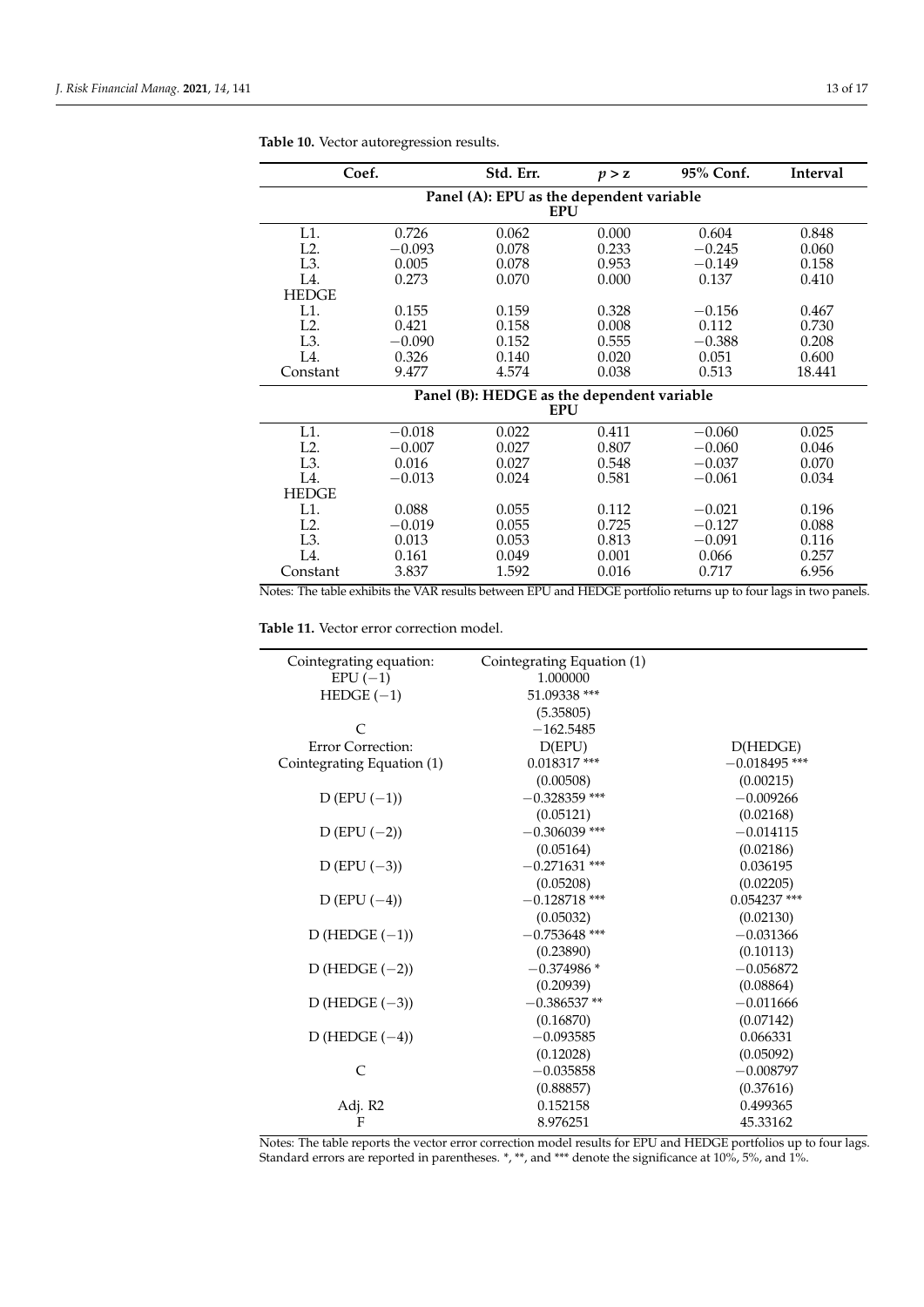## 5.7.4. Impulse Response

The impulse response function studies how the variables respond when some external shock hits the system. Table 12 examines the response of EPU (hedge) on EPU (hedge) and hedge (EPU). Panel (A) shows that the response of EPU on EPU is positive but decreases up to period four and increases until period seven before falling afterward. EPU makes a U-shaped curve for 10 periods, and the reverse is valid for the response of EPU on the hedge, which makes an inverse U-shaped curve. In Panel (B) of Table 12, the response of hedge on EPU and hedge is put under a scanner, which follows a wave pattern. As shown in the table, the values change from positive to negative from the first to the third period, ‐ become positive until the fifth lag, and decrease afterward. The response of the hedge on the hedge also follows a similar pattern. Figure 2 complements our findings reported in ‐ Table 12.

|  |  | Table 12. Impulse response function results. |  |  |
|--|--|----------------------------------------------|--|--|
|--|--|----------------------------------------------|--|--|

| Panel (A): Response of EPU |            |              | Panel (B): Response of HEDGE |             |              |
|----------------------------|------------|--------------|------------------------------|-------------|--------------|
| Period                     | <b>EPU</b> | <b>HEDGE</b> | Period                       | <b>EPU</b>  | <b>HEDGE</b> |
|                            | 17.79262   | 0.000000     |                              | 0.187222    | 7.529812     |
| ר                          | 12.31028   | 1.372127     |                              | $-0.489499$ | 0.178284     |
| 3                          | 8.872394   | 3.830454     | 3                            | $-0.444385$ | $-0.225921$  |
| 4                          | 6.740064   | 2.612841     | 4                            | 0.599574    | 0.217503     |
| 5                          | 7.816250   | 4.093354     | 5                            | 0.728219    | 0.584200     |
| 6                          | 10.13712   | 4.158792     | 6                            | $-0.614950$ | $-0.396321$  |
| 7                          | 10.23387   | 3.871679     |                              | $-0.496040$ | $-0.053057$  |
| 8                          | 9.463814   | 3.647508     | 8                            | $-0.186526$ | $-0.015110$  |
| 9                          | 9.146190   | 3.840683     | 9                            | $-0.029423$ | 0.035556     |
| 10                         | 9.146403   | 3.925713     | 10                           | $-0.140596$ | $-0.147335$  |

Notes: The table presents the impulse response of EPU (hedge) on EPU (hedge) and hedge (EPU) in Panel (A) and (B), respectively. Cholesky ordering was utilized to obtain the results.



**Figure 2.** Impulse response function graphs. The figure displays the impulse response of EPU (hedge) on EPU (hedge) and hedge (EPU) across the four panels. Cholesky Ordering is utilized to obtain the results.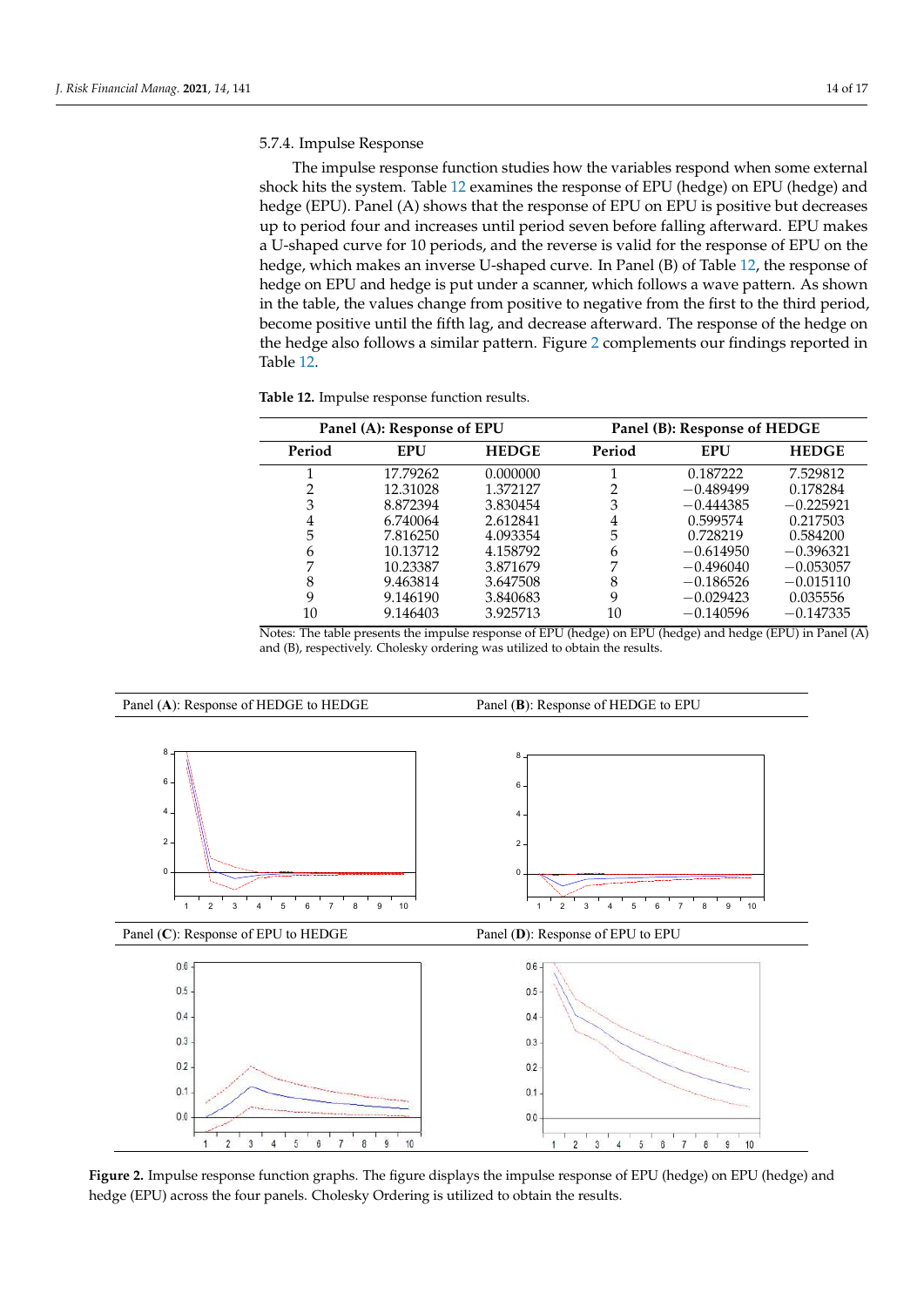## **6. Conclusions**

We begin this article with the penultimate aim to shed light on the implication of policy uncertainty on the momentum anomaly. Our results demonstrate the negative association between the news-based measure developed by Baker, Bloom, and Davis and a momentum hedge portfolio. EPU is also negatively related to WML, which corroborates our findings for the hedge portfolio. Second, variability in momentum profits is linked to the business cycle. Third, alpha coefficients are significant for short and hedge portfolio during the period of high EPU but insignificant during the low EPU period. Fourth, EPU is positively associated with short portfolio return to the tune of 1.037 percent excess returns. The hedge portfolio is negatively related to EPU. Nevertheless, EPU becomes insignificant in the presence of four factors. Further, we demonstrate that half of the macroeconomic variables, along with EPU, turns out to be statistically significant. Fifth, hedge portfolio returns are influencing EPU but not the other way around in the short run. Last, the hedge portfolio is found to have a significant relationship with EPU.

The findings of this article contribute to the existing strand of literature on the growing nexus between EPU and the hedge portfolio. Our findings complement the findings of Gu et al. (2021) and Xavier and Vasconcelos (2019) and cement the prominence of EPU in exploring the stock return momentum. We use an umbrella of macroeconomic variables to substantiate the relation between EPU and momentum. Our findings open avenues for momentum and contrarian investors. This warrants the attention of style investors to consider the prevailing state of policy uncertainty while formulating and executing their trading strategy.

As with any study of a scientific nature, our work also has limitations, which may be reduced in future analysis. In fact, although the literature on the subject is very vast (Al-Thaqeb and Algharabali 2019), there are still gaps in knowledge about the importance of uncertainty in economic policy. Our article intends to cover some of those gaps, but it could be extended, for example, in the construction of a theoretical model based on others of a seminal nature in economic policy, where the relations between the influence of society are established and vice versa.

Results have shown that EPU is a crucial determinant to explain cross-sectional and time-series variation in momentum profits in the short run and long run. This requires the further interest of academics to explore the existence of a momentum anomaly by using EPU as a significant factor. There is a possibility that the EPU of different countries might behave differently for momentum profits. We leave this as a direction for future research.

**Author Contributions:** All the authors have contributed equally. All authors have read and agreed to the published version of the manuscript.

**Funding:** This research received no external funding.

**Data Availability Statement:** Data sharing not applicable.

**Conflicts of Interest:** The authors declare no conflict of interest.

## **References**

- Addoum, Jawad M., Stefanos Delikouras, Da Ke, and Alok Kumar. 2019. Underreaction to political information and price momentum. *Financial Management* 48: 773–804. [CrossRef]
- Adjei, Frederick A., and Mavis Adjei. 2017. Economic policy uncertainty, market returns and expected return predictability. *Journal of Financial Economic Policy* 9: 242–59. [CrossRef]
- Al-Thaqeb, Saud Asaad, and Barrak Ghanim Algharabali. 2019. Economic policy uncertainty: A literature review. *The Journal of Economic Asymmetries* 20: e00133. [CrossRef]
- Antonakakis, Nikolaos, Ioannis Chatziantoniou, and George Filis. 2014. Dynamic spillovers of oil price shocks and economic policy uncertainty. *Energy Economics* 44: 433–47. [CrossRef]
- Antoniou, Antonios, Herbert Y. T. Lam, and Krishna Paudyal. 2007. Profitability of momentum strategies in international markets: The role of business cycle variables and behavioural biases. *Journal of Banking & Finance* 31: 955–72.
- Antoniou, Constantinos, John A. Doukas, and Avanidhar Subrahmanyam. 2013. Cognitive dissonance, sentiment, and momentum. *Journal of Financial and Quantitative Analysis* 48: 245–75. [CrossRef]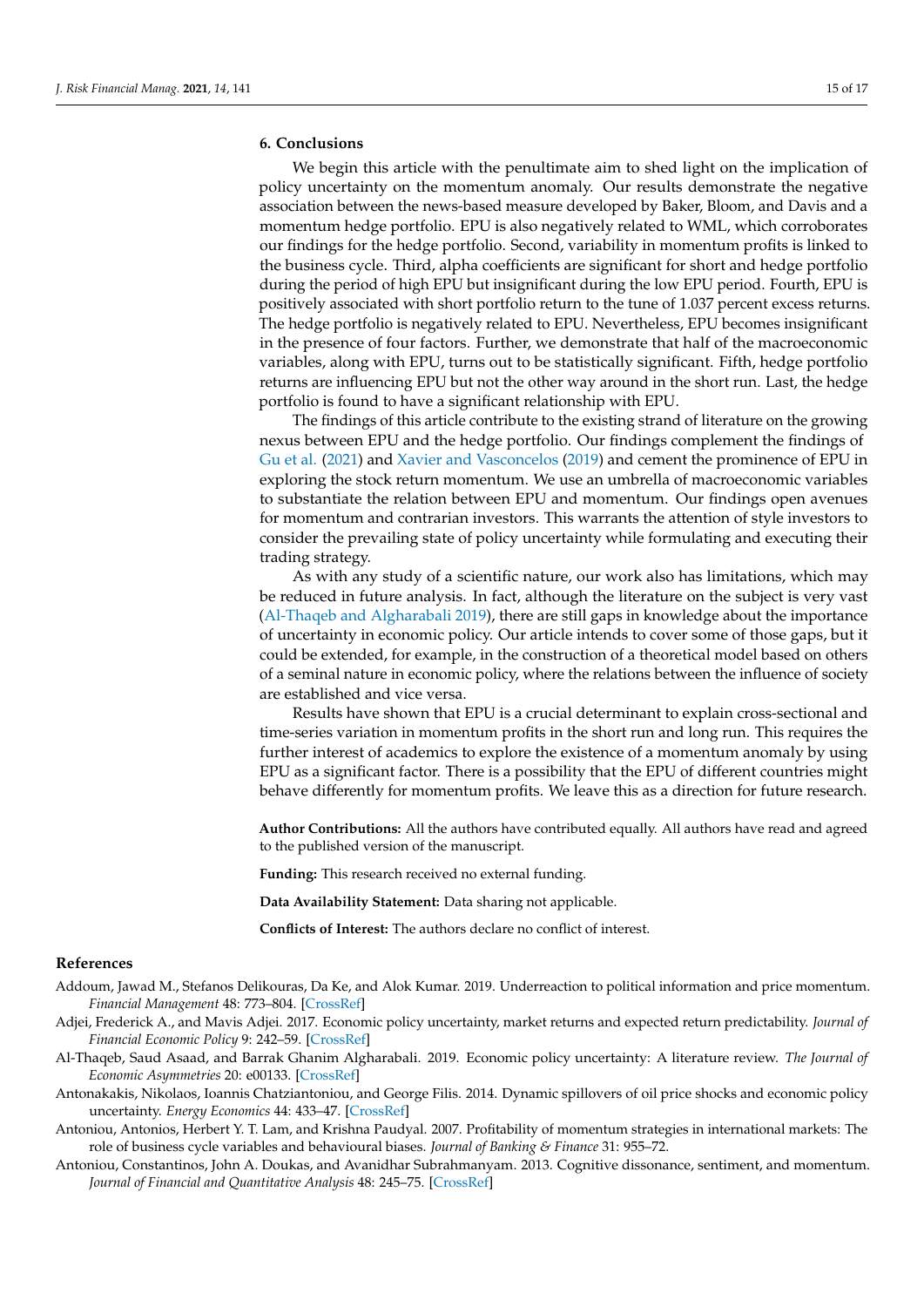- Aretz, Kevin, Söhnke M. Bartram, and Peter F. Pope. 2010. Macroeconomic risks and characteristic-based factor models. *Journal of Banking and Finance* 34: 1383–99. [CrossRef]
- Avramov, Doron, and Tarun Chordia. 2006. Asset pricing models and financial market anomalies. *The Review of Financial Studies* 19: 1001–40. [CrossRef]
- Avramov, Doron, Si Cheng, and Allaudeen Hameed. 2016. Time-varying liquidity and momentum profits. *Journal of Financial and Quantitative Analysis* 51: 1897–923.
- Bahmani-Oskooee, Mohsen, and Majid Maki-Nayeri. 2019. Asymmetric effects of policy uncertainty on the demand for money in the United States. *Journal of Risk and Financial Management* 12: 1. [CrossRef]
- Baker, Scott R., Nicholas Bloom, Brandice Canes-Wrone, Steven J. Davis, and Jonathan Rodden. 2014. Why has US policy uncertainty risen since 1960? *American Economic Review* 104: 56–60. [CrossRef]
- Baker, Scott R., Nicholas Bloom, and Steven J. Davis. 2016. Measuring economic policy uncertainty. *The Quarterly Journal of Economics* 131: 1593–636. [CrossRef]
- Bernal, Oscar, Jean-Yves Gnabo, and Grégory Guilmin. 2016. Economic policy uncertainty and risk spillovers in the Eurozone. *Journal of International Money and Finance* 65: 24–45. [CrossRef]
- Brogaard, Jonathan, and Andrew Detzel. 2015. The asset-pricing implications of government economic policy uncertainty. *Management Science* 61: 3–18. [CrossRef]
- Carhart, Mark. M. 1997. On persistence in mutual fund performance. *The Journal of Finance* 52: 57–82. [CrossRef]
- Chan, Louis K. C., Narasimhan Jegadeesh, and Josef Lakonishok. 1999. The profitability of momentum strategies. *Financial Analysts Journal* 55: 80–90. [CrossRef]
- Chordia, Tarun, and Lakshmanan Shivakumar. 2002. Momentum, business cycle, and time-varying expected returns. *The Journal of Finance* 57: 985–1019. [CrossRef]
- Cooper, Michael J., Roberto C. Gutierrez Jr., and Allaudeen Hameed. 2004. Market states and momentum. *The Journal of Finance* 59: 1345–65. [CrossRef]
- Du, Ding, Zhaodan Huang, and Bih-Shuang Liao. 2009. Why is there no momentum in the Taiwan stock market? *Journal of Economics and Business* 61: 140–52. [CrossRef]
- Fama, Eugene F., and Kenneth R. Frence. 2012. Size, value, and momentum in international stock returns. *Journal of Financial Economics* 105: 457–72. [CrossRef]
- Friedman, Milton. 1953. Effects of Full Employment Policy on Economic Stability: A Formal Analysis. In *Essays in Positive Economics*. Chicago: University of Chicago Press, pp. 117–32.
- Galariotis, Emilios, and Konstantinos Karagiannis. 2020. Cultural dimensions, economic policy uncertainty, and momentum investing: International evidence. *The European Journal of Finance*, 1–18. [CrossRef]
- Griffin, John M., Xiuqing Ji, and J. Spencer Martin. 2003. Momentum investing and business cycle risk: Evidence from pole to pole. *The Journal of Finance* 58: 2515–47. [CrossRef]
- Gu, Ming, Minxing Sun, Yangru Wu, and Weike Xu. 2021. Economic policy uncertainty and momentum. *Financial Management*, 1–23. [CrossRef]
- Jegadeesh, Narasimhan, and Sheridan Titman. 1993. Returns to buying winners and selling losers: Implications for stock market efficiency. *The Journal of Finance* 48: 65–91. [CrossRef]
- Jegadeesh, Narasimhan, and Sheridan Titman. 2001. Profitability of momentum strategies: An evaluation of alternative explanations. *The Journal of Finance* 56: 699–720. [CrossRef]
- Jegadeesh, Narasimhan, and Sheridan Titman. 2011. Momentum. *Annual Review of Financial Economics* 3: 493–509. [CrossRef]
- Kelly, Bryan, L'uboš Pástor, and Pietro Veronesi. 2016. The price of political uncertainty: Theory and evidence from the option market. *The Journal of Finance* 71: 2417–80. [CrossRef]
- Korajczyk, Robert A., and Ronnie Sadka. 2004. Are momentum profits robust to trading costs? *The Journal of Finance* 59: 1039–82. [CrossRef]
- Kumar, Ameet, Muhammad Ramzan Kalhoro, Rakesh Kumar, Niaz Hussain Ghumro, Sarfraz Ahmed Dakhan, and Vikesh Kumar. 2020. Decomposing the Effect of Domestic and Foreign Economic Policy Uncertainty Shocks on Real and Financial Sectors: Evidence from BRIC Countries. *Journal of Risk and Financial Management* 13: 315. [CrossRef]
- Kydland, Finn E., and Edward C. Prescott. 1977. Rules rather than discretion: The inconsistency of optimal plans. *Journal of Political Economy* 85: 473–91. [CrossRef]
- Lesmond, David A., Michael J. Schill, and Chunsheng Zhou. 2004. The illusory nature of momentum profits. *Journal of Financial Economics* 71: 349–80. [CrossRef]
- Liow, Kim Hiang, Wen-Chi Liao, and Yuting Huang. 2018. Dynamics of international spill overs and interaction: Evidence from financial market stress and economic policy uncertainty. *Economic Modelling* 68: 96–116. [CrossRef]
- Liu, Laura Xiaolei, and Lu Zhang. 2008. Momentum profits, factor pricing, and macroeconomic risk. *The Review of Financial Studies* 21: 2417–48. [CrossRef]
- Pástor, L'uboš, and Pietro Veronesi. 2013. Political uncertainty and risk premia. *Journal of Financial Economics* 110: 520–45. [CrossRef]
- Phan, Dinh Hoang Bach, Susan Sunila Sharma, and Vuong Thao Tran. 2018. Can economic policy uncertainty predict stock returns? Global evidence. *Journal of International Financial Markets, Institutions and Money* 55: 134–50. [CrossRef]